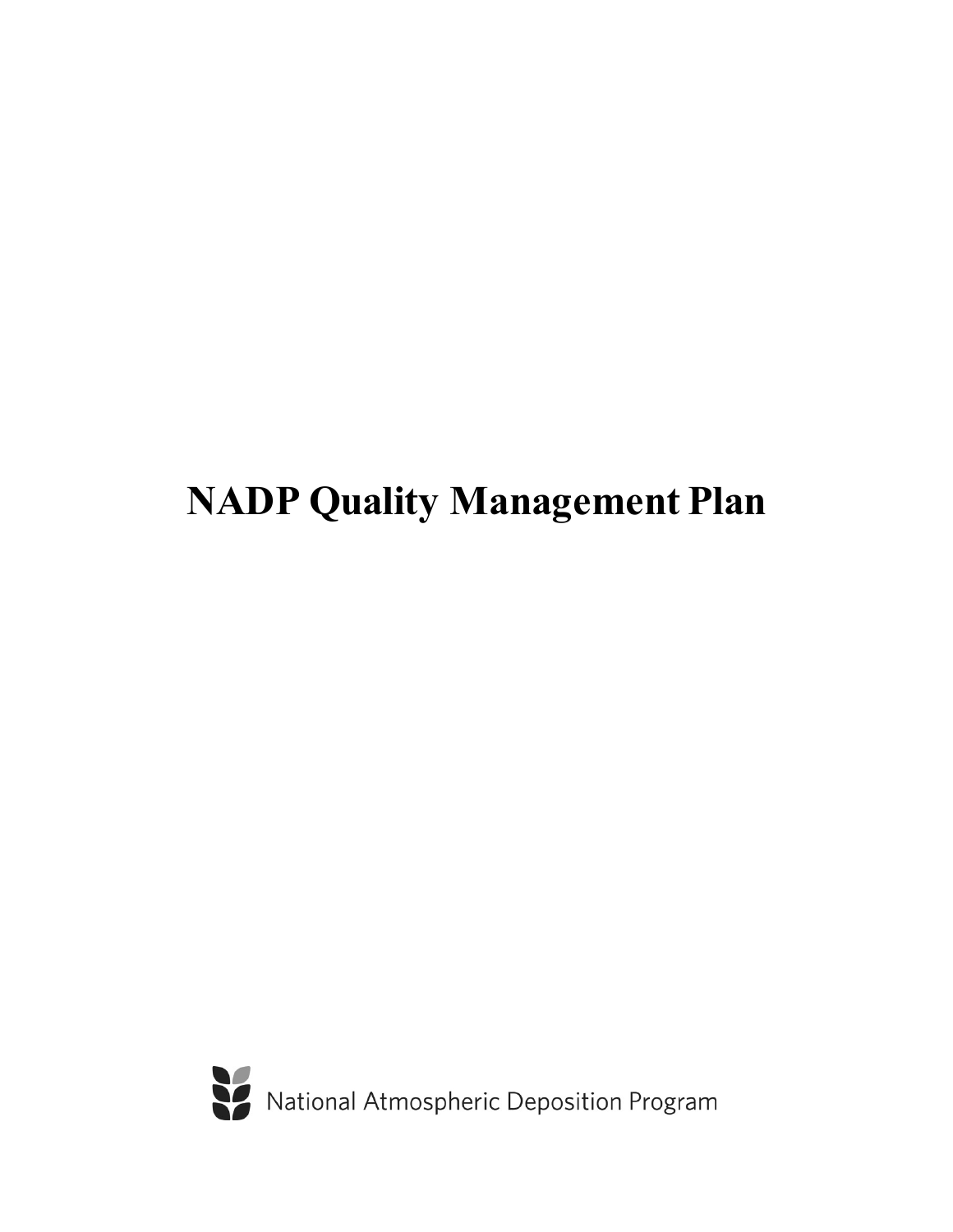Wisconsin State Laboratory of Hygiene NADP PO Quality Management Plan Final Version: 11/15/2021 Page: 1 of 32

For information about the National Atmospheric Deposition Program (NADP) contact:

NADP Program Office Wisconsin State Laboratory of Hygiene University of Wisconsin - Madison 465 Henry Mall Madison, Wisconsin 53706

URL: [http://nadp.slh.wisc.edu](http://nadp.slh.wisc.edu/) e-mail: [nadp@slh.wisc.edu](mailto:nadp@slh.wisc.edu) phone : 608-263-9162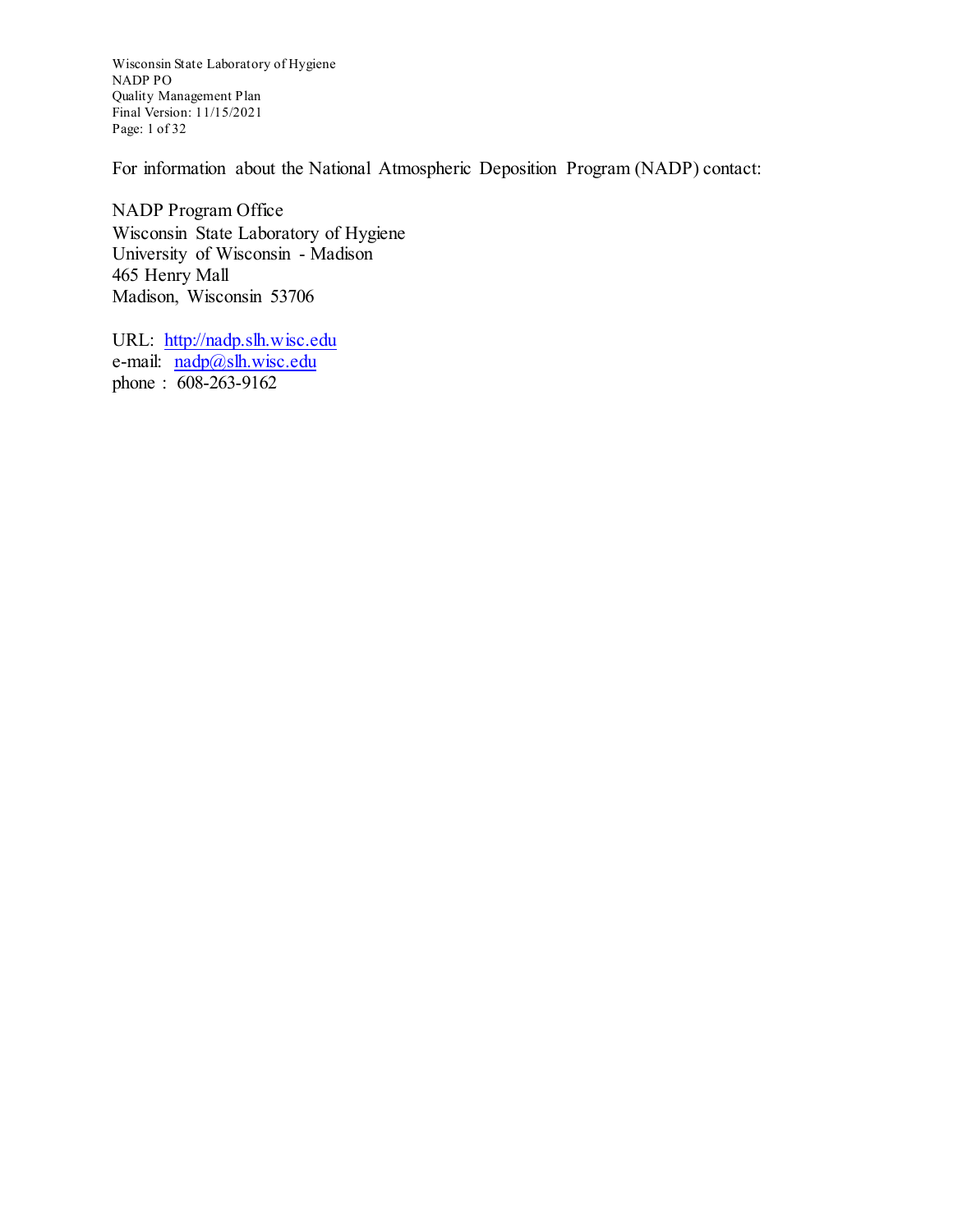Wisconsin State Laboratory of Hygiene NADP PO Quality Management Plan Final Version: 11/15/2021 Page: 2 of 32

# **Table of Contents**

| Document Change History                                                                                                                                                                                                                                                                          | $\overline{4}$ |
|--------------------------------------------------------------------------------------------------------------------------------------------------------------------------------------------------------------------------------------------------------------------------------------------------|----------------|
| List of Tables                                                                                                                                                                                                                                                                                   | $\mathfrak{S}$ |
| List of Figures                                                                                                                                                                                                                                                                                  | 5              |
| Abbreviations                                                                                                                                                                                                                                                                                    | 6              |
| 1.0 Introduction                                                                                                                                                                                                                                                                                 | $\overline{7}$ |
| 2.0 NADP Quality Management System (QMS)<br>2.1 NADP Governance Handbook<br>2.2 Quality Management Plan (QMP)<br>2.3 Quality Assurance Plans (QAPs)<br>2.4 Standard Operating Procedures (SOPs)<br>2.5 Other Documents and Records<br>2.6 Assessment Programs<br>2.7 Modeling Guidelines         | 7              |
| 3.0 Personnel Qualifications and Training                                                                                                                                                                                                                                                        | 12             |
| 4.0 NADP Management and Organization<br>4.1 ProgramOffice Manager<br>4.2 ProgramCoordinator<br>4.3 Site Liaison<br>4.4 Systems Quality Assurance (QA) Manager<br>4.5 Data and Information Manager<br>4.6 Analytical Laboratory Quality Assurance (QA) Staff<br>4.7 Network Equipment Depot (NED) | 18             |
| 5.0 Procurement of Items and Services                                                                                                                                                                                                                                                            | 18             |
| 6.0 Documentation and Records                                                                                                                                                                                                                                                                    | 19             |
| 7.0 Computer Hardware and Software                                                                                                                                                                                                                                                               | 21             |
| 8.0 Network Expansion                                                                                                                                                                                                                                                                            | 22             |
| 9.0 New Networks and Special Studies                                                                                                                                                                                                                                                             | 23             |
| 10.0 Deliverables and Schedules                                                                                                                                                                                                                                                                  | 23             |
| 11.0 Quality Improvement                                                                                                                                                                                                                                                                         | 23             |
| Appendix A: Terms<br>Appendix B: References                                                                                                                                                                                                                                                      | 26<br>30       |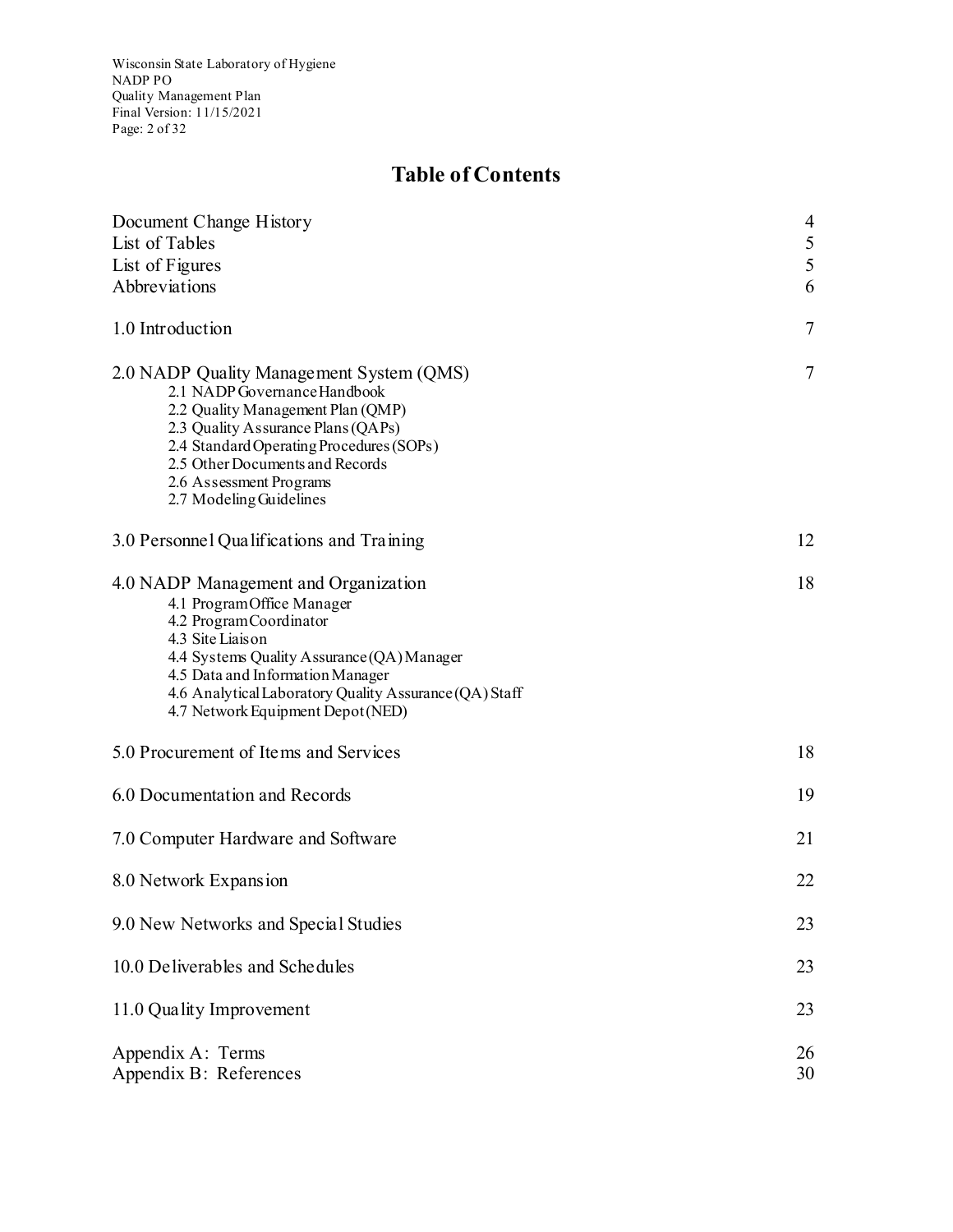Wisconsin State Laboratory of Hygiene NADP PO Quality Management Plan Final Version: 11/15/2021 Page: 3 of 32

# **Document Change History**

| Version | <b>Description</b>                                                                                                                                                                                                                                                                                                                                            | <b>Effective Date</b> |
|---------|---------------------------------------------------------------------------------------------------------------------------------------------------------------------------------------------------------------------------------------------------------------------------------------------------------------------------------------------------------------|-----------------------|
| 3       | Major Review and Update by Quality Assurance Staff at<br>the WSLH                                                                                                                                                                                                                                                                                             | 11/2021               |
| 2.0     | Updated with Wisconsin State Laboratory of Hygiene<br>(WSLH) information and updated Program Office<br>organizational structure and roles.                                                                                                                                                                                                                    | 04/2020               |
| 1.8     | Updates to Tables 3, 4 and 6 to reflect network operations,<br>and improve clarity.<br>Clarify response and corrective action for Quality<br>Management System review (Section 3.0, Table 3)<br>Add Data Manager position to NADP Management and<br>Organization (Section 4.0).<br>Add NADP Program Office organizational chart (Section<br>$4.0$ , Figure 1) | 06/2016               |
| 1.7     | Updates to reflect newly approved changes to the<br>governance structure (i.e., DMAS to DMAG) and approval<br>of QA documents by QAAG                                                                                                                                                                                                                         | 10/2014               |
| 1.6     | Addition of bromide as a new NTN/AIRMoN analyte,<br>Include support of electronic rain gages,<br>streamline and clarify assessment programs,<br>remove description of MDN blind-audit program                                                                                                                                                                 | 05/2014               |
| 1.5     | Addition of AMNet and AMoN, 2 new NADP networks                                                                                                                                                                                                                                                                                                               | 05/2011               |
| 1.0     | Initial document                                                                                                                                                                                                                                                                                                                                              | 09/2009               |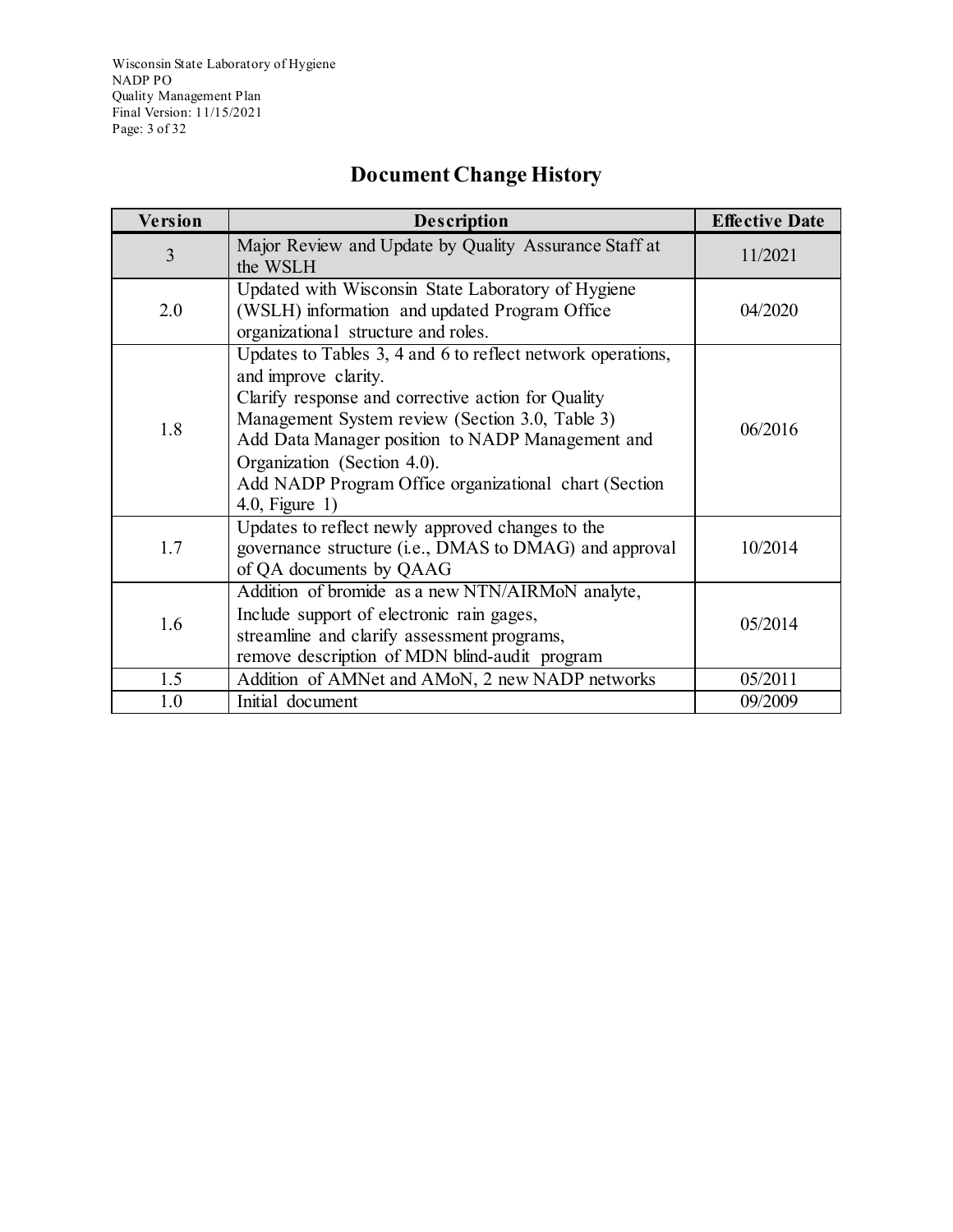# **List of Tables**

| <b>Table 1.</b> Documents Supporting the NADP Quality Management System. | 8  |
|--------------------------------------------------------------------------|----|
| <b>Table 2.</b> NADP Assessment Programs.                                | 13 |
| <b>Table 3.</b> Management of NADP Documentation.                        | 20 |
| Table 4. NADP hardware and software requirements.                        | 21 |
| <b>Table 5.</b> NADP deliverables and schedules.                         | 25 |

# **List of Figures**

|  |  | Figure 1. NADP Program Office Organizational Chart. |  |
|--|--|-----------------------------------------------------|--|
|--|--|-----------------------------------------------------|--|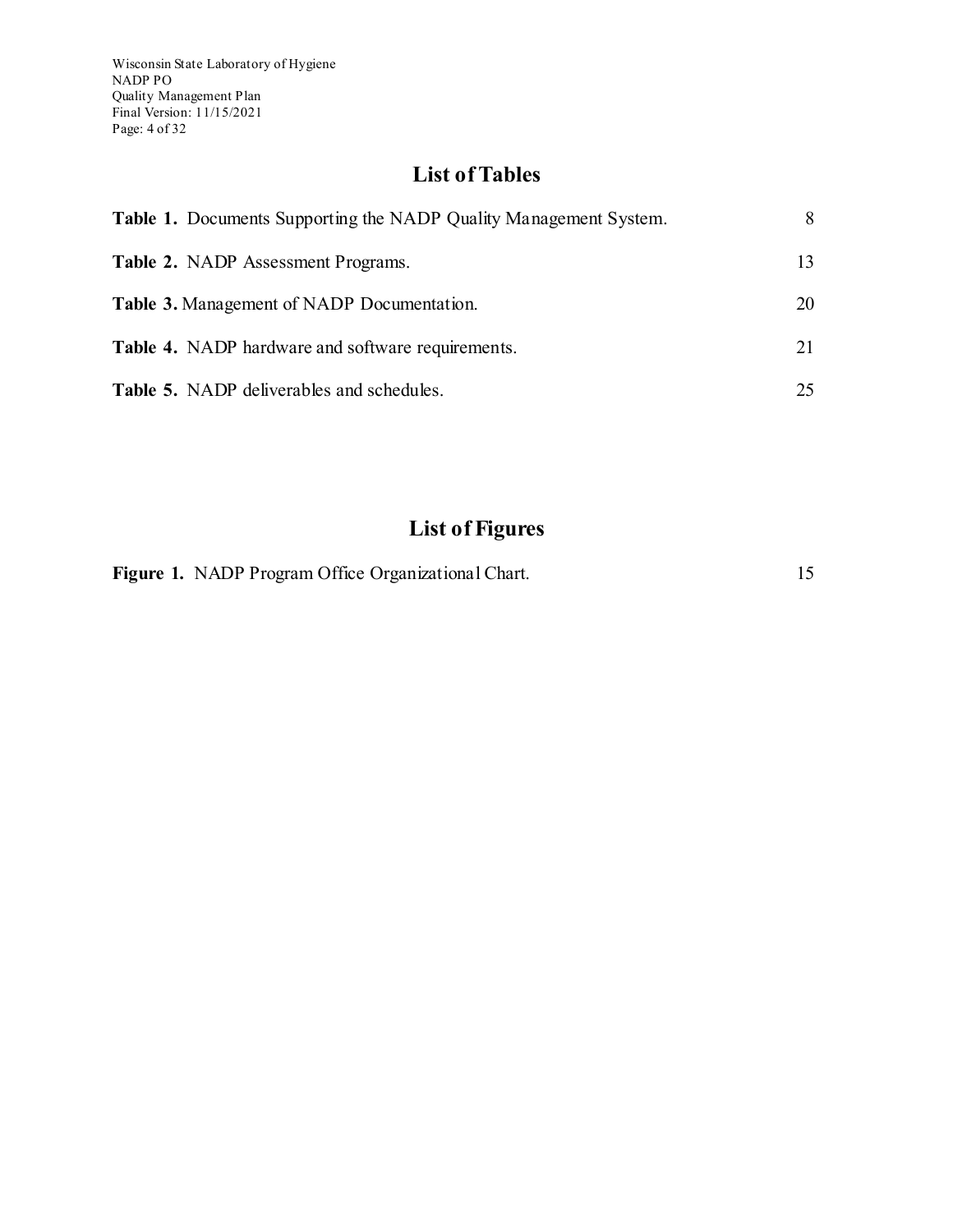Wisconsin State Laboratory of Hygiene NADP PO Quality Management Plan Final Version: 11/15/2021 Page: 5 of 32

# **Abbreviations**

| <b>AIRMoN</b> | Atmospheric Integrated Research Monitoring Network           |
|---------------|--------------------------------------------------------------|
| AMNet         | Atmospheric Mercury Network                                  |
| AMoN          | Ammonia Monitoring Network                                   |
| ANSI          | American National Standards Institute                        |
| ASQC          | American Society for Quality Control                         |
| <b>BAC</b>    | <b>Budget Advisory Committee</b>                             |
| <b>CAL</b>    | Central Analytical Laboratory                                |
| <b>CSREES</b> | Cooperative State Research, Education, and Extension Service |
| <b>DMAG</b>   | Data Management Advisory Group                               |
| <b>DQI</b>    | Data Quality Indicator                                       |
| <b>DQO</b>    | Data Quality Objective                                       |
| EC            | <b>Executive Committee</b>                                   |
| <b>EPA</b>    | Environmental Protection Agency                              |
| <b>EOS</b>    | Education and Outreach Subcommittee                          |
| <b>HAL</b>    | Mercury (Hg) Analytical Laboratory                           |
| <b>MDN</b>    | Mercury Deposition Network                                   |
| <b>NADP</b>   | National Atmospheric Deposition Program                      |
| <b>NAPAP</b>  | National Acid Precipitation Assessment Program               |
| <b>NED</b>    | Network Equipment Depot                                      |
| <b>NOS</b>    | <b>Network Operations Subcommittee</b>                       |
| <b>NTN</b>    | National Trends Network                                      |
| <b>PDA</b>    | Personal Digital Assistant                                   |
| PO            | Program Office                                               |
| QA            | <b>Quality Assurance</b>                                     |
| QAAG          | Quality Assurance Advisory Group                             |
| QAP           | Quality Assurance Plan                                       |
| QAPP          | Quality Assurance Project Plan                               |
| QC            | Quality Control                                              |
| QMP           | <b>Quality Management Plan</b>                               |
| QMS           | <b>Quality Management System</b>                             |
| SAES          | State Agricultural Experiment Stations                       |
| <b>SOP</b>    | <b>Standard Operating Procedure</b>                          |
| <b>SOW</b>    | Statement of Work                                            |
| <b>USDA</b>   | United States Department of Agriculture                      |
| U.S. EPA      | United States Environmental Protection Agency                |
| <b>USGS</b>   | United States Geological Survey                              |
| WSLH          | Wisconsin State Laboratory of Hygiene                        |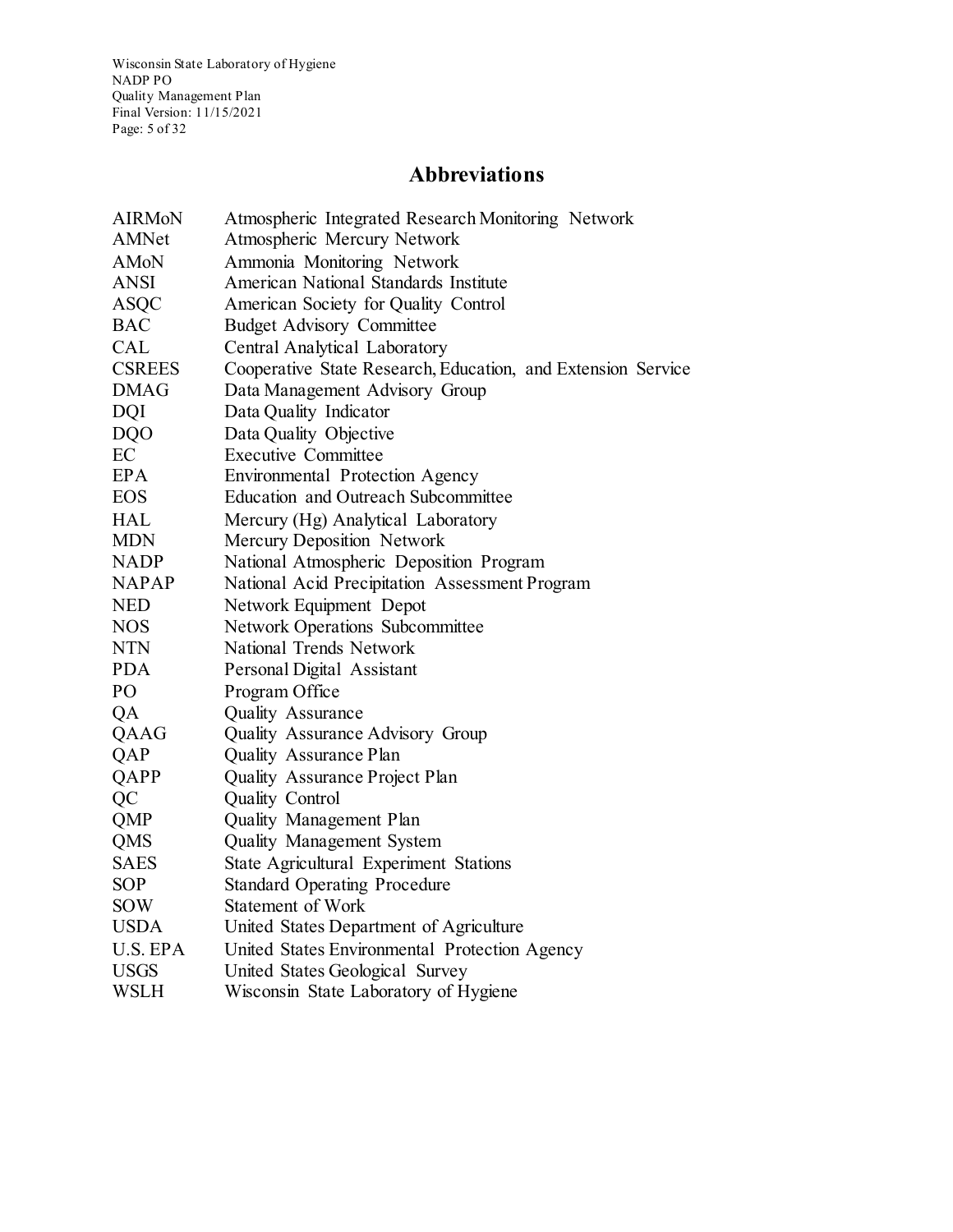#### **1.0 Introduction**

The National Atmospheric Deposition Program (NADP) was established in 1977 under State Agricultural Experiment Station (SAES) sponsorship. The Program was established to address the impacts of atmospheric deposition on agricultural crops, forests, rangelands, surface waters, and other natural and cultural resources. By the summer of 1978, the NADP began collecting and analyzing weekly precipitation samples from a network of monitoring stations across the United States. Samples are analyzed at a central laboratory for acid anions, inorganic nitrogen species, and base cations. This network merged with the National Acid Precipitation Assessment Program's (NAPAP) National Trends Network (NTN) in the 1980s, with the designation NADP/NTN. Later, the network designation was shortened to NTN (National Trends Network).

Weekly integrated precipitation (filtered) collections from the NTN are used to characterize geographic patterns and temporal trends in chemical wet-deposition for sulfate  $(SO<sub>4</sub><sup>2</sup>)$ , nitrate (NO<sub>3</sub><sup>-</sup>), chloride (Cl<sup>-</sup>), ammonium (NH<sub>4</sub><sup>+</sup>), calcium (Ca<sup>2+</sup>), magnesium (Mg<sup>2+</sup>), sodium (Na<sup>+</sup>), potassium  $(K^+)$ , free acidity  $(H^+$  as pH), and specific conductance. The data from over 250 NTN sites are published to the NADP website [\(www.nadp.slh.wisc.edu\)](http://www.nadp.slh.wisc.edu/) for no-fee use by scientists, regulatory agencies and the general public. Bromide (Br) was approved as an official analyte in fall 2011 but was discontinued in June 2019.

A second network, the Atmospheric Integrated Research Monitoring Network (AIRMoN) joined the NADP in 1992. AIRMoN measured the same chemical species in precipitation as the NTN, but sampling was event-based, rather than weekly, and samples were held refrigerated after collection and until analysis of unfiltered samples. The higher resolution data assisted researchers in evaluations of the effectiveness of emissions controls on precipitation chemistry and are important for atmospheric chemistry model development and validation and backtrajectory (source-region) analysis. AIRMoN ended operations in September 2019.

A third network, the Mercury Deposition Network (MDN), joined the NADP in 1996. MDN precipitation samples are collected weekly and analyzed for total mercury. Methylmercury is also measured at some MDN sites. Data from this network are used to evaluate the role of precipitation as a vector for removing mercury from the atmosphere and delivery to terrestrial and aquatic ecosystems.

The Atmospheric Mercury Network (AMNet) became an official NADP network in 2009. Atmospheric concentrations of gaseous elemental mercury (GEM) are measured at each site using automated, semi-continuous instruments; and further speciated at selected sites with measurements of gaseous oxidized mercury (GOM) and particulate bound mercury (particulate matter less than 2.5 microns in size) (PBM) using Tekran mercury speciation systems. Data from AMNet provides high temporal resolution atmospheric mercury concentrations and helps describe the mercury fractions that contribute to dry and total mercury deposition.

The Ammonia Monitoring Network (AMoN) became an official NADP network in 2010. The AMoN measures gaseous ammonia concentrations in the atmosphere at 2-week intervals using passive samplers from over 100 sites across the U.S. and Canada. With increased demands for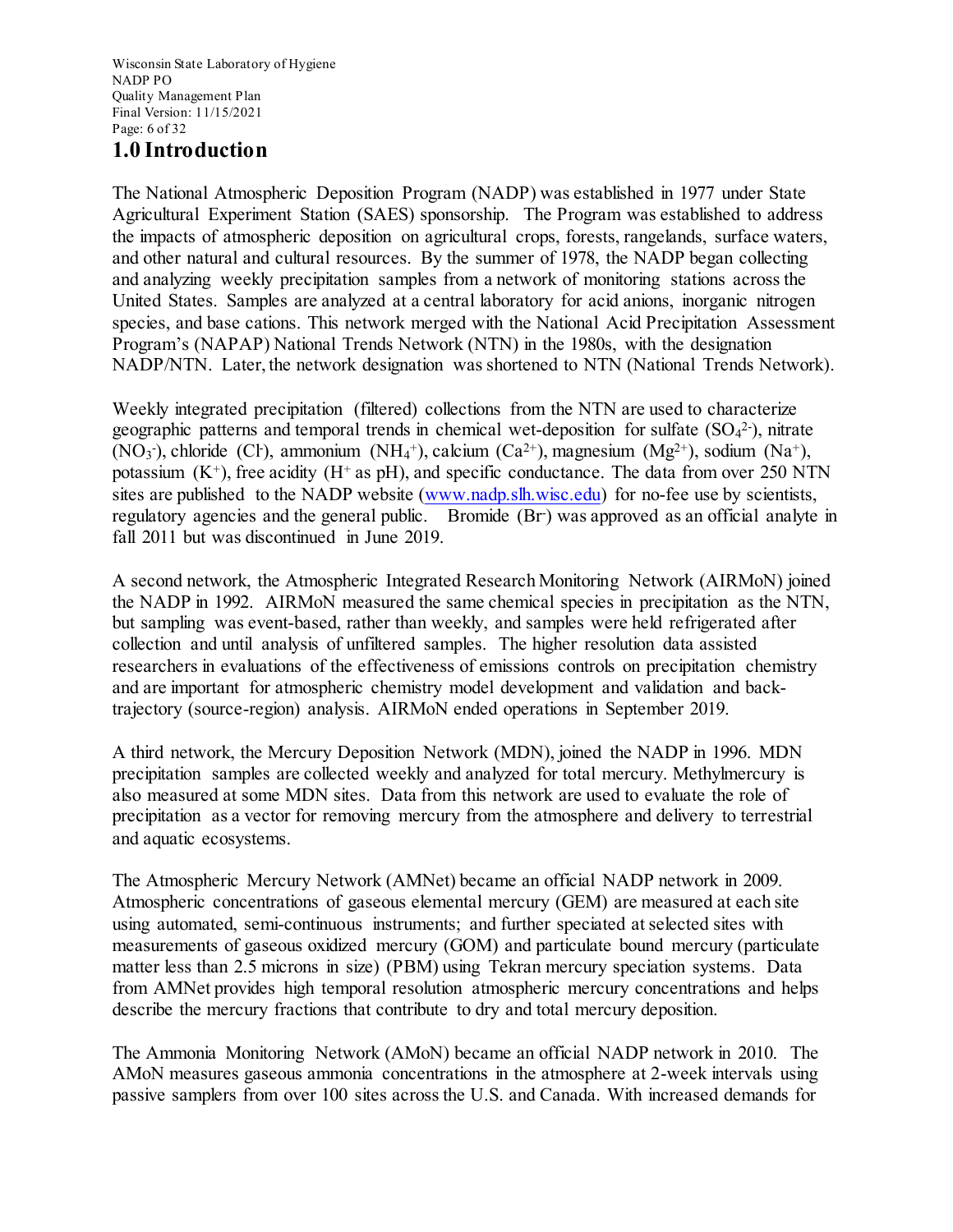Wisconsin State Laboratory of Hygiene NADP PO Quality Management Plan Final Version: 11/15/2021 Page: 7 of 32

food production, atmospheric ammonia concentrations are expected to increase. And with reductions in several key secondary PM sources (e.g. sulfate and nitrate), ammonia is becoming increasingly important as a contributor to atmospheric particle formation. Data from AMoN will help establish a baseline value for the concentration of ammonia in the atmosphere.

In 2021, the status of the provisional Mercury Litterfall Network was upgraded to become the sixth NADP network. In combination with data from the MDN and AMNet networks, the litterfall data can be used to examine ranges of mercury dry deposition, to estimate combined wet and dry mercury deposition, and to evaluate mercury models.

A primary goal of the NADP quality management team and plan is to ensure uniformity of siting criteria, sampling protocols, analytical methods, and data validation procedures. This uniformity, in conjunction with long-term site operation, is essential to the collection of robust, high-quality data that can be used to accurately and precisely assess changes in atmospheric and precipitation chemistry and deposition across the nation. Such changes may occur over seasons, years, or decades.

Activities and requirements described in this document form the basis for the NADP Quality Management System (QMS). This document supersedes all previous versions of the NADP Quality Management Plan (QMP).

## **2.0 NADP Quality Management System (QMS)**

The NADP Quality Management System (QMS) ensures that the data quality needs of NADP data users are assessed and met. This is achieved by developing, documenting, and maintaining a structured system for managing the Quality Assurance (QA) and Quality Control (QC) activities within the NADP and its networks. Documents supporting the Quality Management System include this document (the Quality Management Plan, QMP), Quality Assurance Plans (QAPs), Standard Operating Procedures (SOPs), training materials, assessment program materials, and the NADP Governance Handbook. Table 1 identifies activities within the NADP QMS, and the associated documentation. Documents referenced in Table 1 are available from the NADP website [\(http://nadp.slh.wisc.edu\).](http://nadp.slh.wisc.edu/)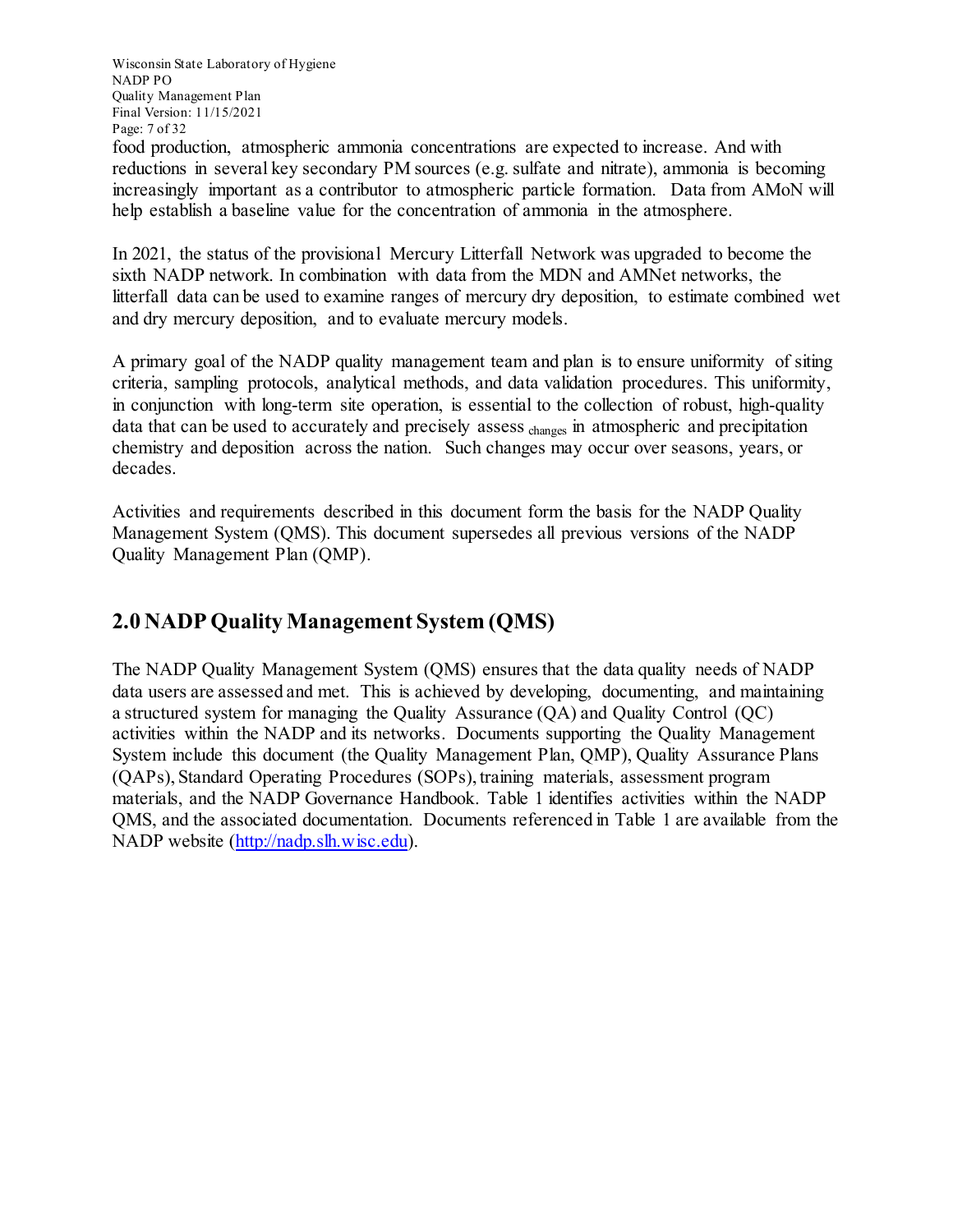Wisconsin State Laboratory of Hygiene NADP PO Quality Management Plan Final Version: 11/15/2021 Page: 8 of 32

| <b>Activity</b>                                 | <b>Governance</b><br><b>Handbook</b> | OMP                       | Network QAP | <b>Data</b><br>Management<br>Plan and<br>SOPS | <b>Analytical</b><br>Laboratory<br>QAP and/or<br>SOPS | <b>External QAPs</b><br>and field<br>operation SOPs |
|-------------------------------------------------|--------------------------------------|---------------------------|-------------|-----------------------------------------------|-------------------------------------------------------|-----------------------------------------------------|
| Project organization/<br>management             | X                                    | $\boldsymbol{\mathrm{X}}$ |             |                                               |                                                       |                                                     |
| QA policy/general<br>requirements               |                                      | X                         |             |                                               | $\boldsymbol{X}$                                      |                                                     |
| Establishment/<br>maintenance of field<br>sites |                                      |                           | X           |                                               |                                                       | X                                                   |
| Field sample<br>collection procedures           |                                      |                           |             |                                               |                                                       | X                                                   |
| Data validation/<br>verification                |                                      |                           |             | X                                             | X                                                     |                                                     |
| Laboratory<br>analysis/QA                       |                                      |                           |             |                                               | X                                                     |                                                     |
| Public data release<br>protocols                |                                      | $\boldsymbol{X}$          |             | X                                             |                                                       |                                                     |
| External QA<br>programs                         |                                      |                           |             |                                               |                                                       | $\boldsymbol{\mathrm{X}}$                           |

# **2.1 NADP Governance Handbook**

The NADP Governance Handbook defines and describes the mission of the NADP, its organization both in terms of funding and operation, and its management. The Handbook provides the basis for NADP operations and its QMS.

The Handbook is available from the NADP website [\(http://nadp.slh.wisc.edu\).](http://nadp.slh.wisc.edu/) The NADP Program Office will review this document on an annual basis. Updates to this document are made with input from the Executive Committee (EC), the Quality Assurance Advisory Group (QAAG), Network Operations Committee (NOS), and the Program Coordinator.

# **2.2 Quality Management Plan (QMP)**

This QMP is designed to meet the requirements of "Part A: Management Systems" of the consensus standard ANSI/ASQ E4-2014 (ANSI/ASQ, 2014), and is consistent with the U.S. EPA's Quality System Requirements (U.S. EPA, QA/G-1, 2002; U.S. EPA, QA/R-2, 2001). The Program Coordinator and Systems QA Manager are responsible for implementation of the QMP and its elements.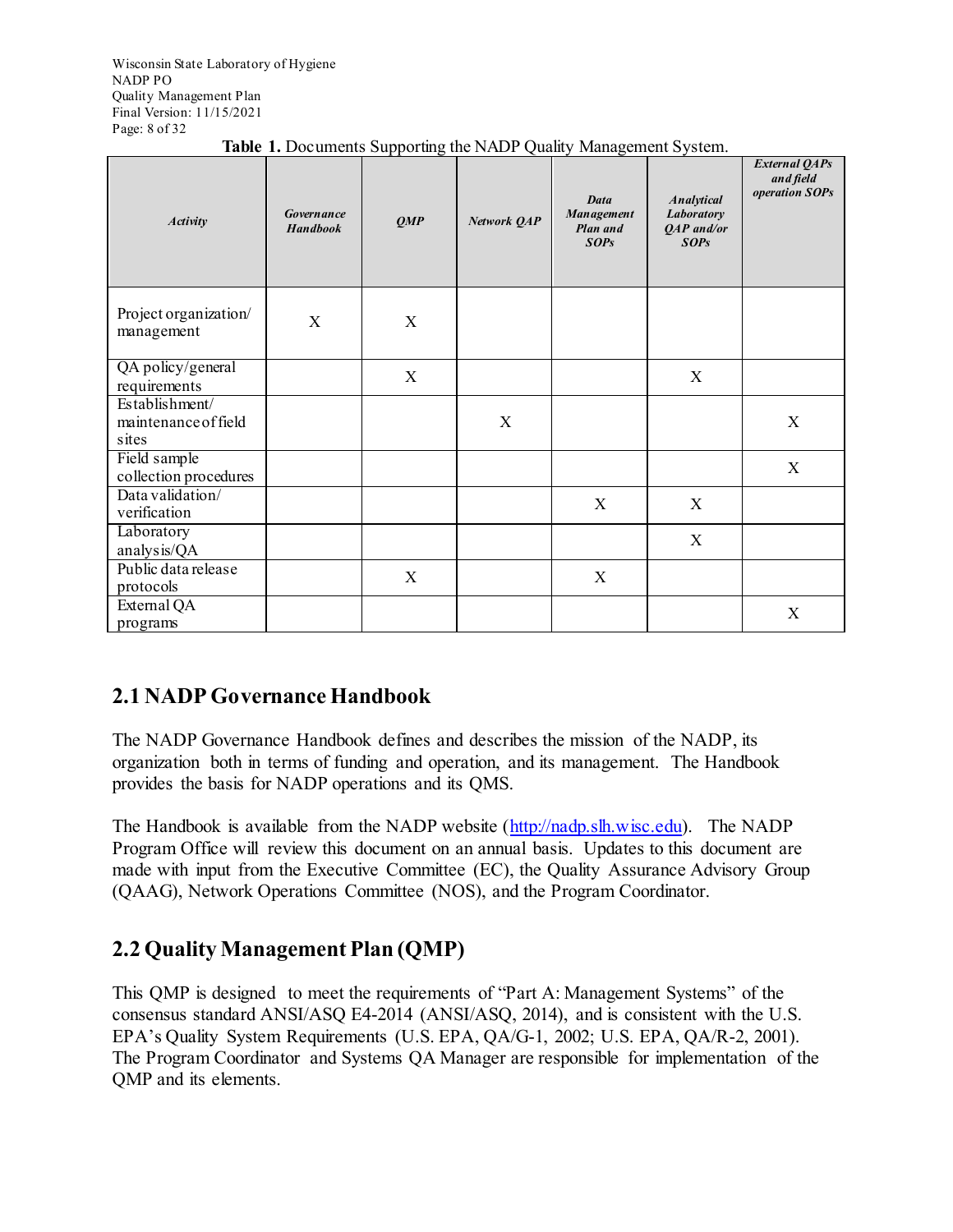Wisconsin State Laboratory of Hygiene NADP PO Quality Management Plan Final Version: 11/15/2021 Page: 9 of 32

The NADP Systems QA Manager reviews the QMP on an annual basis. Updates to this document are made with input from the Quality Assurance Advisory Group (QAAG) the NADP subcommittees, and the Data Management Advisory Group (DMAG). Both the NADP subcommittees and the advisory groups are defined and described in the NADP Governance Handbook.

## **2.3 Quality Assurance Plans (QAPs)**

Quality Assurance Plans (QAPs), also known as Quality Assurance Project Plans (QAPPs), are documents that describe the specific QA and QC activities required for a specific project. The goal of a QAP is to ensure that project deliverables are of sufficient quality and quantify to meet the project Data Quality Objectives (DQOs).

Data Quality Objectives (DQOs) are qualitative and quantitative statements that specify the required technical characteristics of project data. For NADP, these requirements are detailed primarily as Data Quality Indicators (DQI) spelled-out in respective QAPs, and approved by the NADP Executive Committee (EC), with input from the NADP subcommittees, NADP QA staff, and advisory groups. As of 2021, the NADP PO is currently exploring whether (and how) a more formal DQO process could make the NADP network operations more efficient and simultaneously maintain, and in certain cases, improve overall data quality. A DQO process and document drafted by NADP PO staff in 2009 was never implemented or formally approved. However, several components and ideas from that document are being re-imagined in the current DQO/DQI process. DQIs include: accuracy, comparability, completeness, precision, and representativeness. Each network and laboratory within the NADP will have its own DQIs. The QAP for each network and laboratory will reflect the required DQIs and will identify the party responsible for implementing the necessary QA/QC protocols to meet the DQIs.

The QAPs for the NADP networks and the associated analytical laboratories describe the activities that ensure their work will meet specified criteria. These documents are designed to meet the requirements of "Part B: Collection and Evaluation of Environmenta l Data" of the consensus standard ANSI/ASQ E4-2014 (ANSI/ASQC, 2014), and the U.S. EPA's Requirements for Quality Assurance Project Plans (U.S. EPA, QA/R-2, 2001). The Program Coordinator and Systems QA Manager are responsible for ensuring that NADP QAPs are implemented and maintained.

QAPs should be reviewed on an annual basis by the Systems QA Manager. In the case of the laboratory QAPs, the QA staff for the laboratory should review the document on an annual basis. Laboratory QA staff should update the QAP at least once every three years. Revisions to the Laboratory QAP are approved by the Systems QA Manager.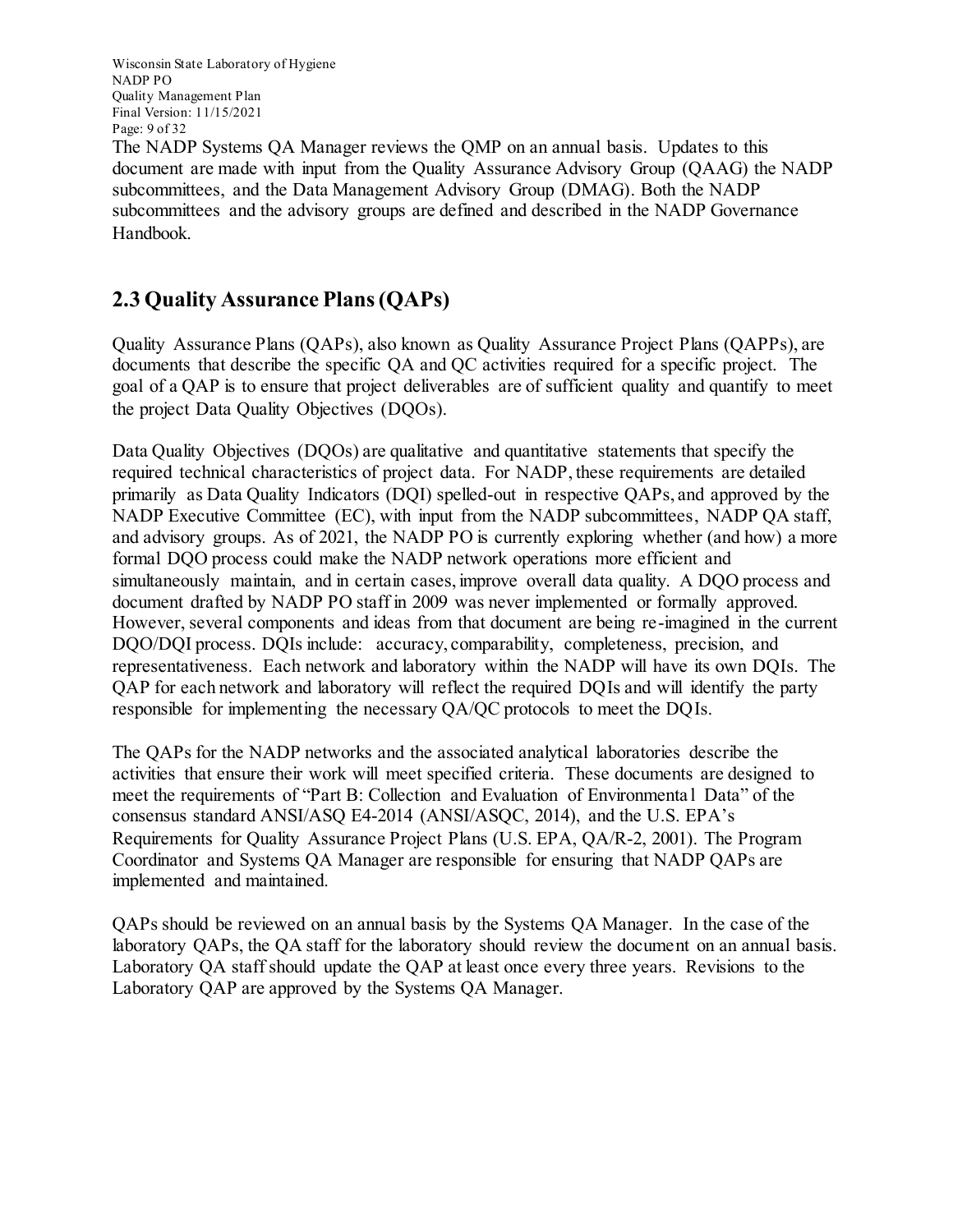# **2.4 Standard Operating Procedures (SOPs)**

SOPs are documents that detail the specific procedures for chemical analyses, data management, instrument maintenance, sample collection, etc. The goal of an SOP is to ensure that all participants perform the procedure consistently over time and to ensure a seamless and robust transfer of protocol knowledge from one NADP staff to another

SOPs are developed for each activity that is conducted on a routine basis. Areas appropriate for an SOP include the following: sample collection, equipment operation, laboratory operations, supply and shipping operations, staff training, and data management (i.e., verification, screening, and reporting). SOPs must be reviewed by users on an annual basis, for purposes of continued training, and must be available to all users. For the purposes of the NADP Quality Management System, training videos and network operation manuals are also considered SOPs.

SOPs may be developed internally, or may be adopted from approved procedures developed by state and federal agencies or by organizations that develop standards. The source for an SOP must be referenced clearly if it originates from an external source.

SOPs should be reviewed by designated personnel (e.g., Site Liaison, Analyst, QA staff, Systems QA Manager) on an annual basis, updating the document when appropriate. Version control is critical for effective SOP implementation. The QA managers will maintain an electronic list of current SOPs.

# **2.5 Other Documents and Records**

Documents and records not mentioned above may be required in order to address specific network issues. The EC or Program Coordinator specifies the required format and standards, and the frequency at which these documents should be reviewed and revised.

# **2.6 Assessment Programs**

Assessment Programs, typically run by an entity external to NADP, are used to evaluate NADP network and laboratory operations. The Systems QA Manager, Laboratory QA Manager, and QAAG ensure that these programs occur on a regular basis. Assessment Programs verify that QAPs and SOPs are followed, that DQI are met, and that corrective measures are taken when necessary. As part of an assessment, documentation, operating procedures, data products, and other activities are evaluated for bias, precision, completeness, and representativeness. Individuals who conduct the assessment are independent of the audited process but have equivalent professional experience in the process or discipline.

Data quality assessments determine whether data are of sufficient quality to support the stated network objectives. The QAPs are used to assess the collected data. The Systems QA Manager and DMAG ensure that periodic data quality assessments occur.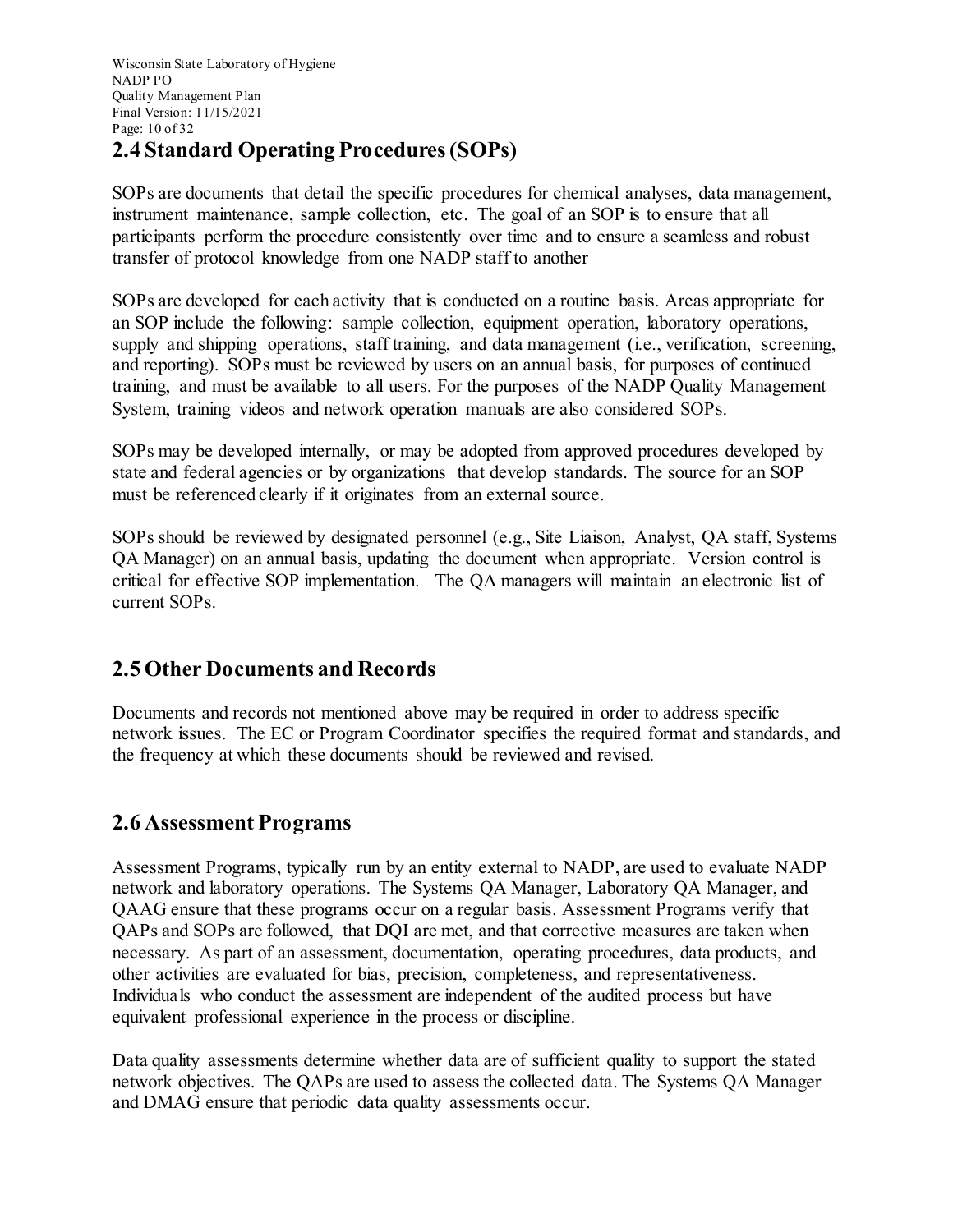Wisconsin State Laboratory of Hygiene NADP PO Quality Management Plan Final Version: 11/15/2021 Page: 11 of 32

Existing NADP Assessment Programs include: Site Systems and Performance Review program, Laboratory Reviews, Inter-laboratory comparisons, and Field QA programs. Table 2 lists the assessment programs, applicable frequency of implementation, the required documentation, and the required response.

The Precipitation Chemistry Quality Assurance Project is currently operated by the USGS. Information regarding the Project is available at [http://bqs.usgs.gov/pcqa.](http://bqs.usgs.gov/pcqa) The Project operates as an independent evaluation of data quality for the NADP (and for other precipitation chemistry laboratories). It operates several programs to evaluate the performance of the NADP wetdeposition networks. These programs include the Field-Audit, Co-located Sampler, and Interlaboratory-Comparison programs for the NTN; and the System-Blank, and Interlaboratory-Comparison programs for the MDN. The program specifications are documented in USGS Open-File Reports 2005-1024 and 2007-1170 (U.S. Geological Survey, 2005 and 2007).

The USGS Field-Audit and System-Blank programs are designed to measure the effects of field exposure, handling, and processing on sample chemistry. Note: following from discussions held in 2021, these programs may transition to hybrid USGS/NADP operation in 2022.

Sites that participate in the USGS Co-located equipment program operate pairs of equipment. The equipment pairs may be the same make and model, different models from the same manufacturer, or different models from different manufacturers. This program is used to assess the overall variability in NADP measurements, and the bias imparted by changes to equipment in the wet-deposition networks.

The USGS Interlaboratory-Comparison programs assess the analytical precision and relative bias of participating laboratories, including the two analytical laboratories used by the NADP. Results from the Interlaboratory-Comparison programs are used to quantify the bias and precision of NADP chemical analysis data, and to provide a basis for comparison between NADP laboratories and other laboratories performing similar analyses for other monitoring networks. Results from each of these programs are available through the Precipitation Chemistry Quality Assurance Project at the USGS.

Assessment programs not mentioned above may be implemented to provide additional verification of NADP DQO attainment.

# **2.7 Modeling Guidelines**

Modeling is not part of the current NADP mission statement. Should this change, protocols will be established to ensure that the DQOs continue to be met.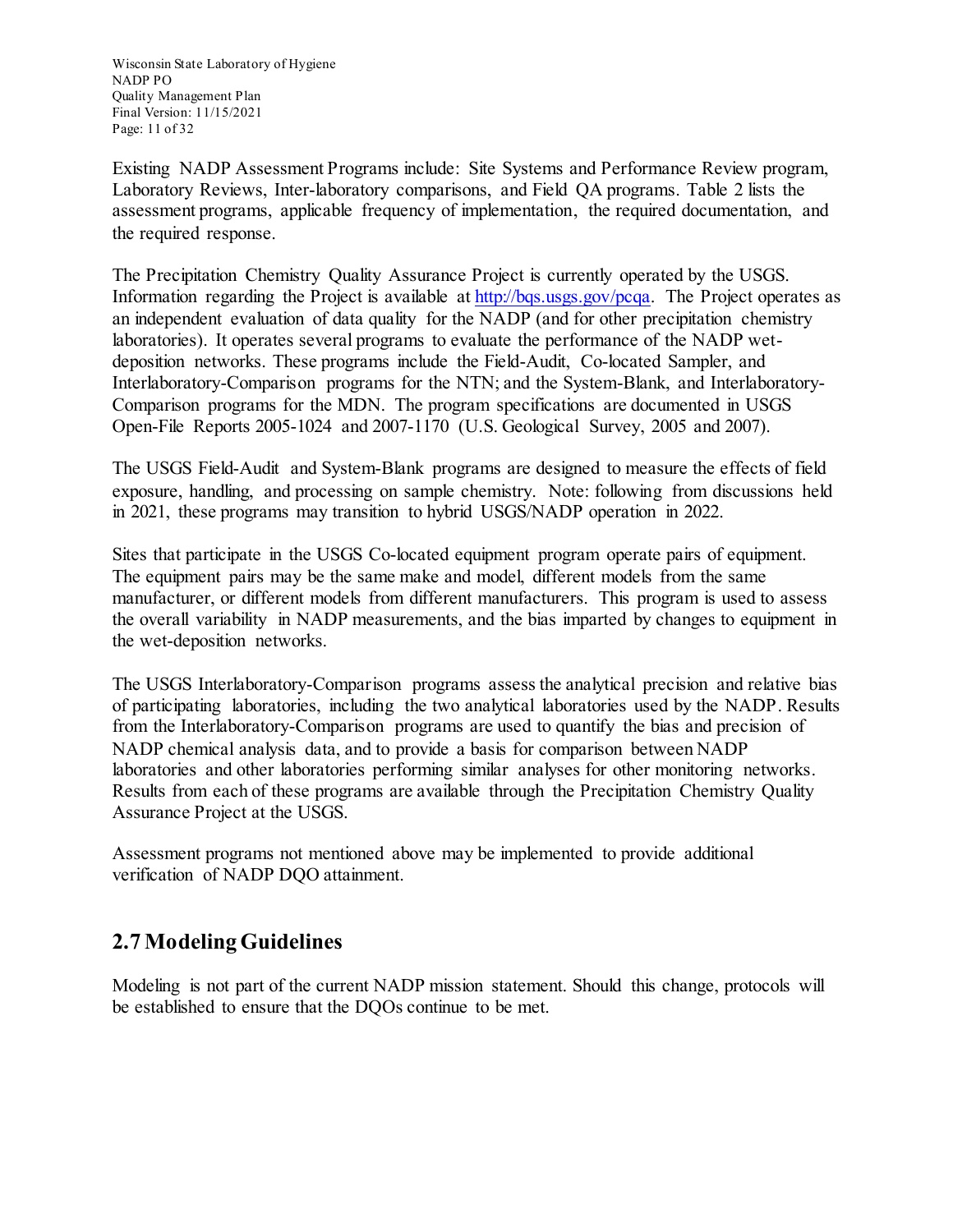Wisconsin State Laboratory of Hygiene NADP PO Quality Management Plan Final Version: 11/15/2021 Page: 12 of 32

#### **3.0 Personnel Qualifications and Training**

Appropriate training of NADP Program Office staff, field site operators, and staff at associated laboratories ensures that individuals have sufficient knowledge to perform their duties and meet QA requirements. The QAPs and SOPs specify minimum training requirements for these individuals.

The Program Office Manager is responsible for ensuring that adequate resources are available to support the professional development and training of Program Office personnel. Program Office personnel maintain proficiency in the NADP Quality Management System through annual review of the QMP.

The Program and Field Coordinators ensure that site operator training is available and adequate. Training resources may include: on-site training, NADP-sponsored training courses, training videos, webinars, and printed materials (e.g., network operations manuals, and troubleshooting guides). A record of attendees at NADP-sponsored training programs is maintained at the Program Office.

Site support personnel provide the site operators and supervisors with training materials and SOPs. Site Supervisors should ensure that site operators have adequate access to training programs. Site operators should maintain proficiency by reviewing the Site Operations Manual and relevant SOPs on an annual basis.

Laboratory Managers are responsible for ensuring adequate resources for the professional development and training of laboratory personnel.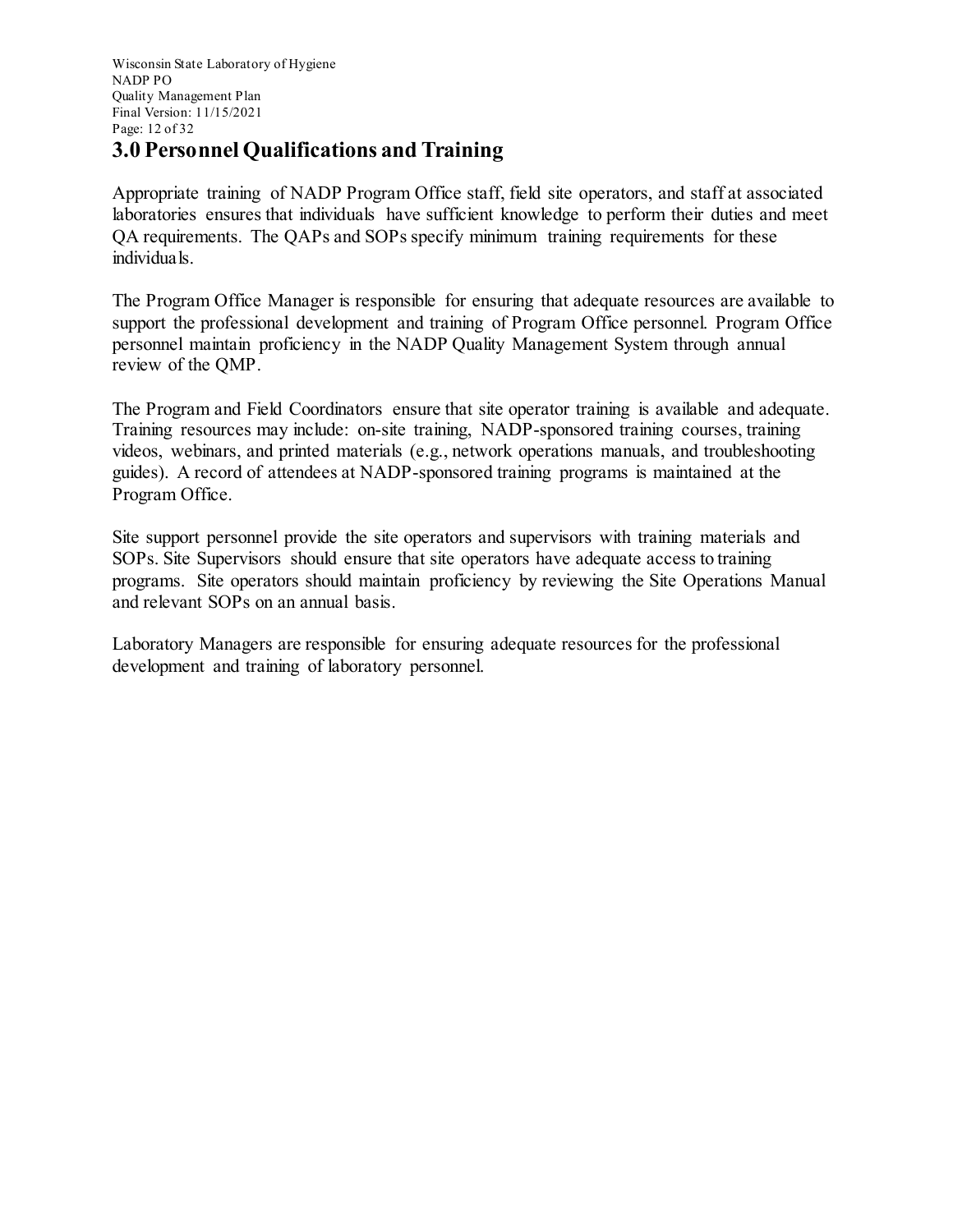Wisconsin State Laboratory of Hygiene NADP PO Quality Management Plan Final Version: 11/15/2021 Page: 13 of 32

| <b>Type</b>       | Frequency                                                                             | Personnel                                                                                                                                                                | <b>Documentation</b>                                                                                                                                                                                                                                                                                                                                                                                                        | <b>Response</b> and<br><b>Corrective Action</b>                                                                                                                                                                  | <b>Conflict Resolution</b>                                                                |
|-------------------|---------------------------------------------------------------------------------------|--------------------------------------------------------------------------------------------------------------------------------------------------------------------------|-----------------------------------------------------------------------------------------------------------------------------------------------------------------------------------------------------------------------------------------------------------------------------------------------------------------------------------------------------------------------------------------------------------------------------|------------------------------------------------------------------------------------------------------------------------------------------------------------------------------------------------------------------|-------------------------------------------------------------------------------------------|
| Program           | $4th$ year of 5 year<br>funding, or as necessary                                      | 2 peer scientists, one<br>may be a CSREES<br>representative                                                                                                              | Written report on multi-state activities<br>presented to NADP EC Chair and Program<br>Coordinator prior to spring meeting of<br>regional SAES Directors. Report<br>documents:<br>1) quality, technical feasibility, and<br>validity of activity<br>2) relevance to stated goal<br>3) likelihood of achieving goal<br>4) responsiveness to stakeholder needs<br>5) extent of multidisciplinary, multi-state<br>collaboration | NADP EC Chair selects<br>individuals to formulate a<br>response and timetable for<br>corrective actions.                                                                                                         | NADP EC Chair,<br>Administrative<br>advisors.<br><b>CSREES</b> National<br>Program Leader |
| Quality<br>System | External reviewevery 3<br>years, on-site or<br>remotely, follow-up<br>within one year | 3 member team                                                                                                                                                            | Written report to QAAG, EC<br>documenting:<br>1) compliance with OMP<br>2) implementation of QMP procedures<br>3) compliance of data with DQIs<br>4) documentation and implementation of<br>the Quality System                                                                                                                                                                                                              | Program Coordinator<br>formulates response and<br>timetable for corrective<br>actions. EC approves the<br>response. Final review<br>report and approved<br>response sent to Review<br>Team and EC.               | NADP EC Chair                                                                             |
| Laboratories      | On-site or remotely,<br>every 3 years, follow-up<br>within one year                   | Up to 5 reviewers<br>including:<br>Technical systems<br>reviewer(s)<br>Data quality and<br>management reviewer(s)<br>Team leader<br>Systems QA Manager as<br>an observer | Written report presented to Systems QA<br>Manager, NADP EC Chair, subcommittee<br>Chairs, Program Coordinator, Lab<br>Manager and Lab QA Managers<br>1) documentation and implementation of<br>OAP and SOPs<br>2) compliance with QAP and SOPs<br>3) appropriateness and effectiveness of lab<br>activities<br>4) data of sufficient quality to meet DQI<br>requirements                                                    | Lab and QA Managers<br>formulate response and<br>timetable for corrective<br>actions.<br>Final review report and<br>approved response sent to<br>Review Team, Program<br>Coordinator and<br>subcommittee Chairs. | Systems QA Manager,<br>Program Coordinator,<br>NADP EC Chair                              |

#### **Table 2.** NADP Assessment Programs.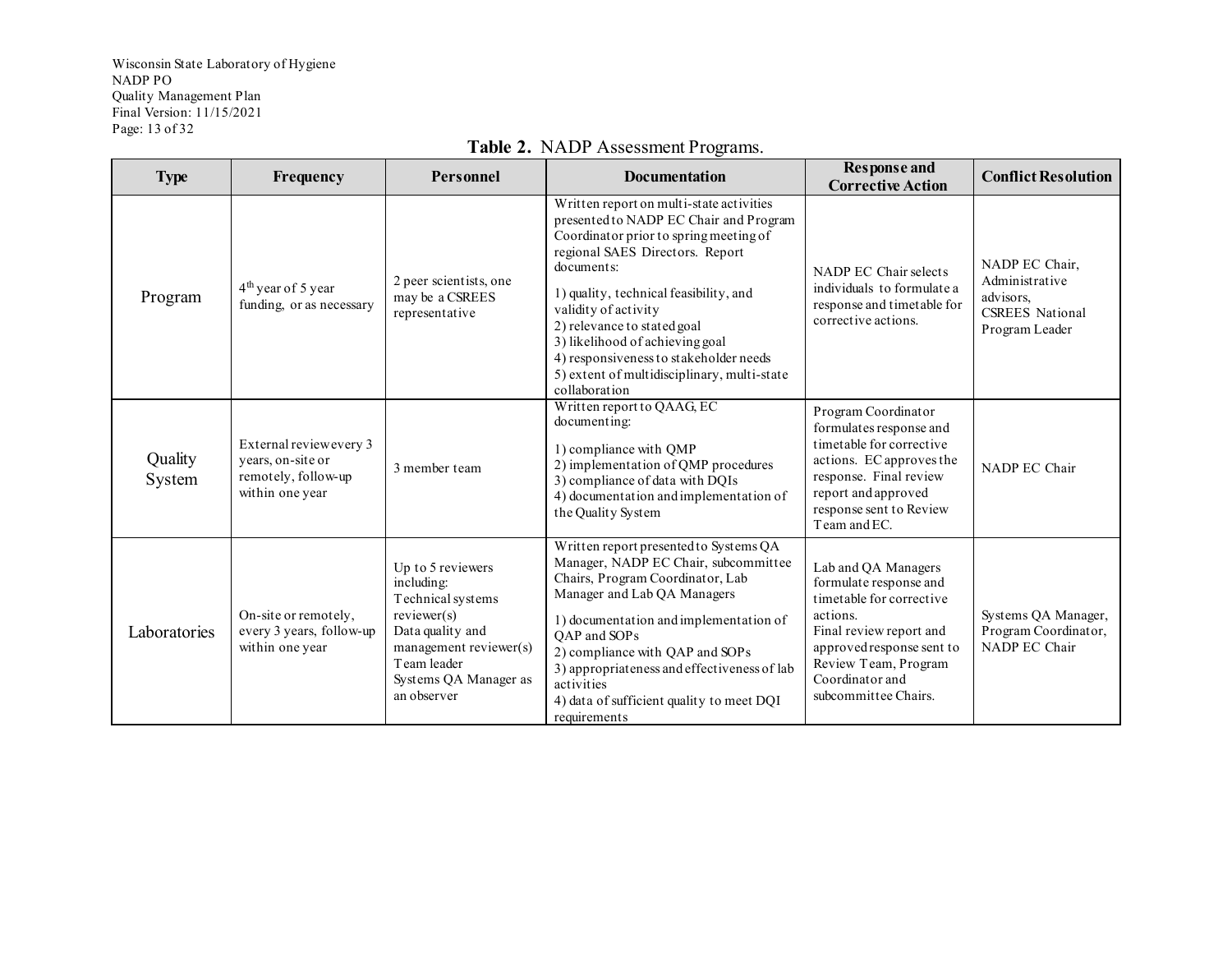Wisconsin State Laboratory of Hygiene NADP PO Quality Management Plan Final Version: 11/15/2021 Page: 14 of 32

| <b>Type</b>                                | Frequency                                                                                     | Personnel                                                                                                  | <b>Documentation</b>                                                                                                                                                                                                                        | <b>Response and</b><br><b>Corrective Action</b>                                                                                                                                     | <b>Conflict Resolution</b>                         |
|--------------------------------------------|-----------------------------------------------------------------------------------------------|------------------------------------------------------------------------------------------------------------|---------------------------------------------------------------------------------------------------------------------------------------------------------------------------------------------------------------------------------------------|-------------------------------------------------------------------------------------------------------------------------------------------------------------------------------------|----------------------------------------------------|
| Site Systems and<br>Performance<br>Surveys | approximately once<br>every 4 years, on-site                                                  | Survey personnel under<br>contract with U.S. EPA                                                           | Written reports to PO staff and U.S.<br>EPA Program Officer documenting:1)<br>compliance with siting criteria<br>2) compliance with field operations<br>manual and SOPs<br>3) verification of equipment operation                           | Site Operator and Site<br>Supervisor in coordination<br>with Site Liaison and PO<br>Manager. Document<br>corrective actions that can<br>be made and when those<br>actions are made. | Systems QA Manager,<br>U.S. EPA Program<br>Officer |
| Data Quality                               | As needed<br>(determined by EC,<br>Program<br>Coordinator, QAAG<br>or DMAG)                   | Systems QA Manager and<br>Data Manager in<br>coordination with<br>individuals appointed by<br>OAAG or DMAG | Report format determined by Review<br>requester, documenting:<br>1) data validation and verification<br>processes in QAPs and SOPs.<br>2) compliance with QAPs and SOPs.<br>3) data quality sufficient to meet<br>DQOs and SOW requirements | Systems QA Manager<br>proposes corrective<br>actions.<br>DMAG Chair approves<br>corrective actions.                                                                                 | NADP EC Chair                                      |
| Ad-Hoc<br>Assessment                       | As needed<br>(determined by EC,<br>Program<br>Coordinator, NADP<br>subcommittees, or<br>QAAG) | Systems QA Manager in<br>coordination with<br>individuals appointed by<br>QAAG, and NADP<br>subcommittees  | Report format determined by Review<br>requester                                                                                                                                                                                             | Systems QA Manager<br>proposes corrective<br>actions.                                                                                                                               | NADP EC Chair                                      |

#### **Table 2.** NADP Assessment Programs - continued.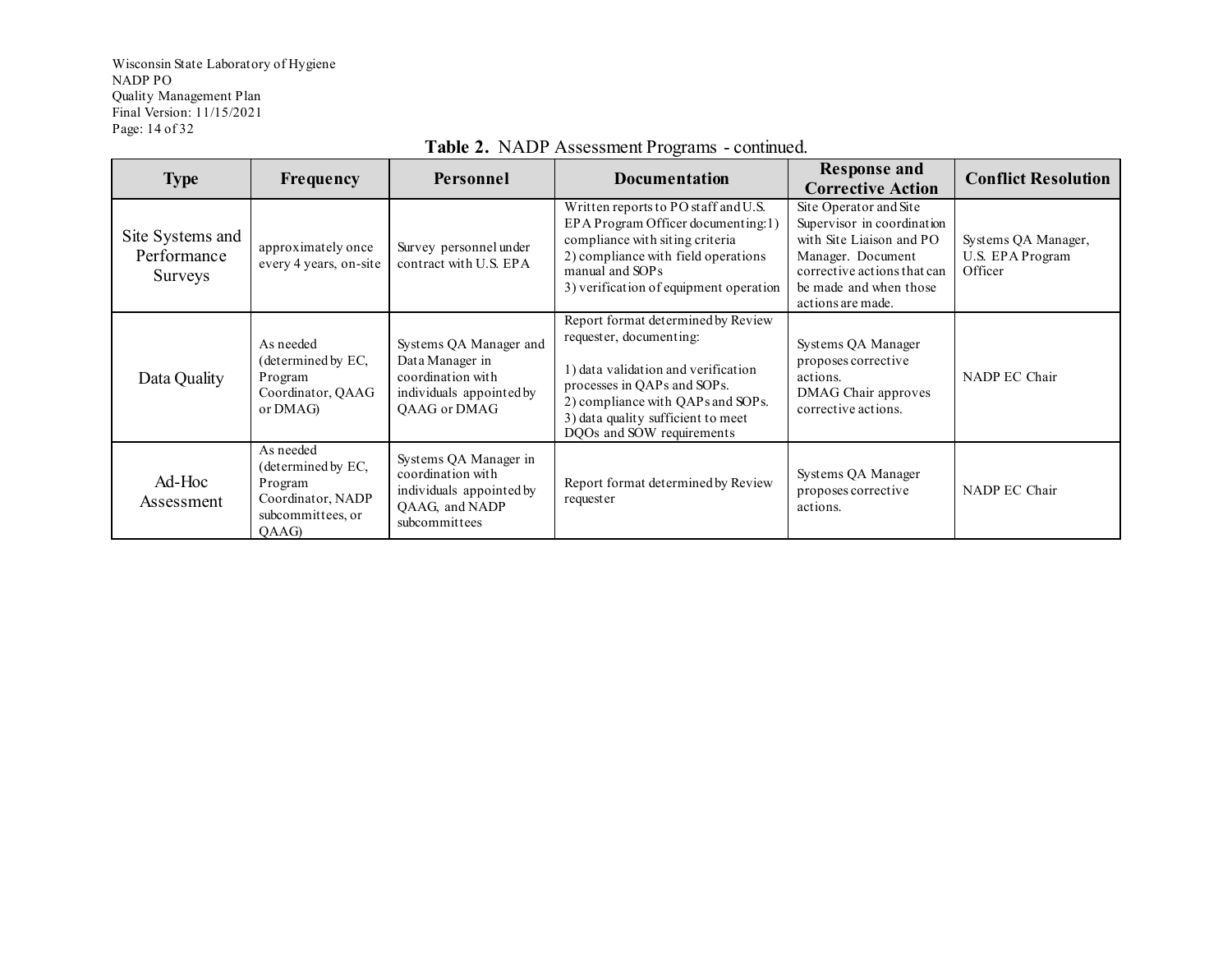#### **4.0 NADP Management and Organization**

As previously discussed, the NADP Governance Handbook, along with network and laboratory QAPs, describe the mission, structure, management, and operation of the NADP. These documents are available from the NADP website. All NADP personnel must:

- Be familiar with and comply with all QA and QC practices within their job duties as outlined in QAPs, and task-specific SOPs.
- Report deviations from the approved QAPs and SOPs to supervisory staff, and take necessary corrective actions.

Figure 1 indicates the organizational structure of the NADP Program Office. Position specific responsibilities are listed below.



**Figure 1**. NADP Program Office Organizational Chart.

# **4.1 Program Office Manager**

The Program Office Manager is responsible for managing the NADP PO. This position is also responsible for helping to ensure that the NADP Program Office runs smoothly and efficiently through coordination with the NADP Coordinator, Principal Investigator (PI) and QA Systems Manager, and works closely with the NADP Central Analytical Laboratory (CAL) and Mercury Analytical Lab (HAL) management. Responsibilities of the Program Office Manager under this QMP include:.

- Manage Program Office personnel;
- Oversee all network field operations;
- Overseeing network and laboratory operations as detailed in the corresponding QAPs.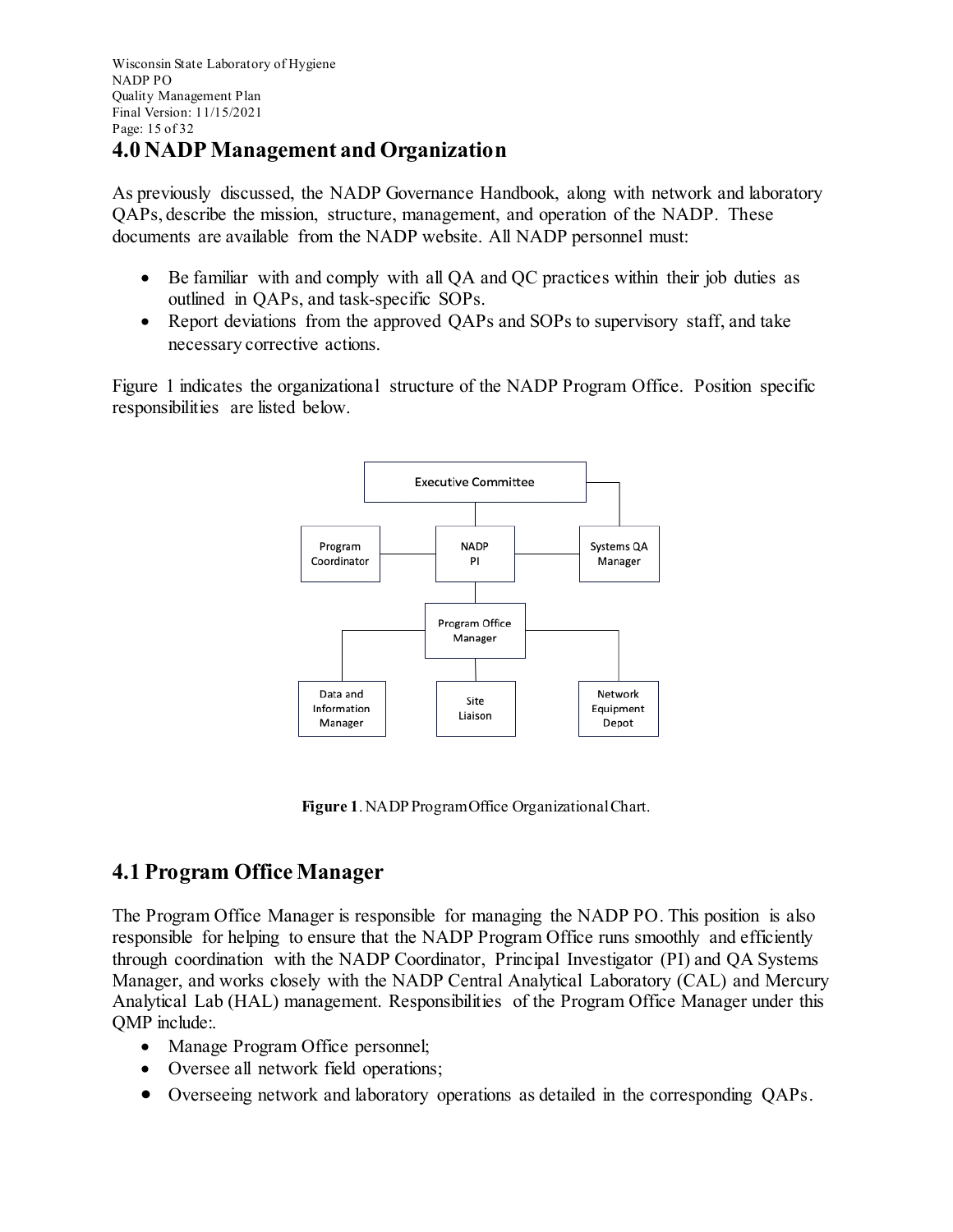Wisconsin State Laboratory of Hygiene NADP PO Quality Management Plan Final Version: 11/15/2021 Page: 16 of 32

#### **4.2 Program Coordinator**

The Program Coordinator is responsible for ensuring that the scientific, technical, and administrative work is in accordance with the terms and conditions of the grants, contracts, and cooperative agreements that fund the NADP. Responsibilities of the Program Coordinator under this QMP include:

- Developing and implementing the NADP QMP in cooperation with the Systems QA Manager.
- Along with the PO Manager, developing and implementing policies, programs, and activities approved by the EC.
- Ensuring that the Program Office is staffed with professionals who can carry out the administrative activities and responsibilities undertaken by the Program Office.
- Ensuring adequate resources are available for NADP QA programs and activities.
- Program outreach, promotion, and sponsor/site retention and/or expansion.
- Participating in NADP management and operations assessments.
- Coordinating annual planning activities.
- Approving SOWs for the analytical laboratories.
- Coordinating NADP training programs.
- Presenting budgetary requests, including OA activities, for consideration by the Budget Advisory Committee (BAC) and the Executive Committee.

# **4.3 Site Liaison**

The Site Liaison reports to the Program Office Manager and has the following responsibilities under this QMP:

- Monitoring field operations and data from all network sites
- Providing technical oversight to identify and correct problems
- Develop improvements in collection and measurement of precipitation
- Implementing network SOPs.
- Participating in NADP management and operations assessments.
- Coordinating periodic NADP surveys, audits, reviews, and assessments for the NADP networks and associated laboratories.
- Evaluating new equipment proposed for use in NADP networks.
- Coordinating NADP Training programs.

# **4.4 Systems Quality Assurance (QA) Manager**

The Systems QA Manager reports to the Principal Investigator and the Executive Committee. He/she is organizationally independent of other NADP personnel involved with the generation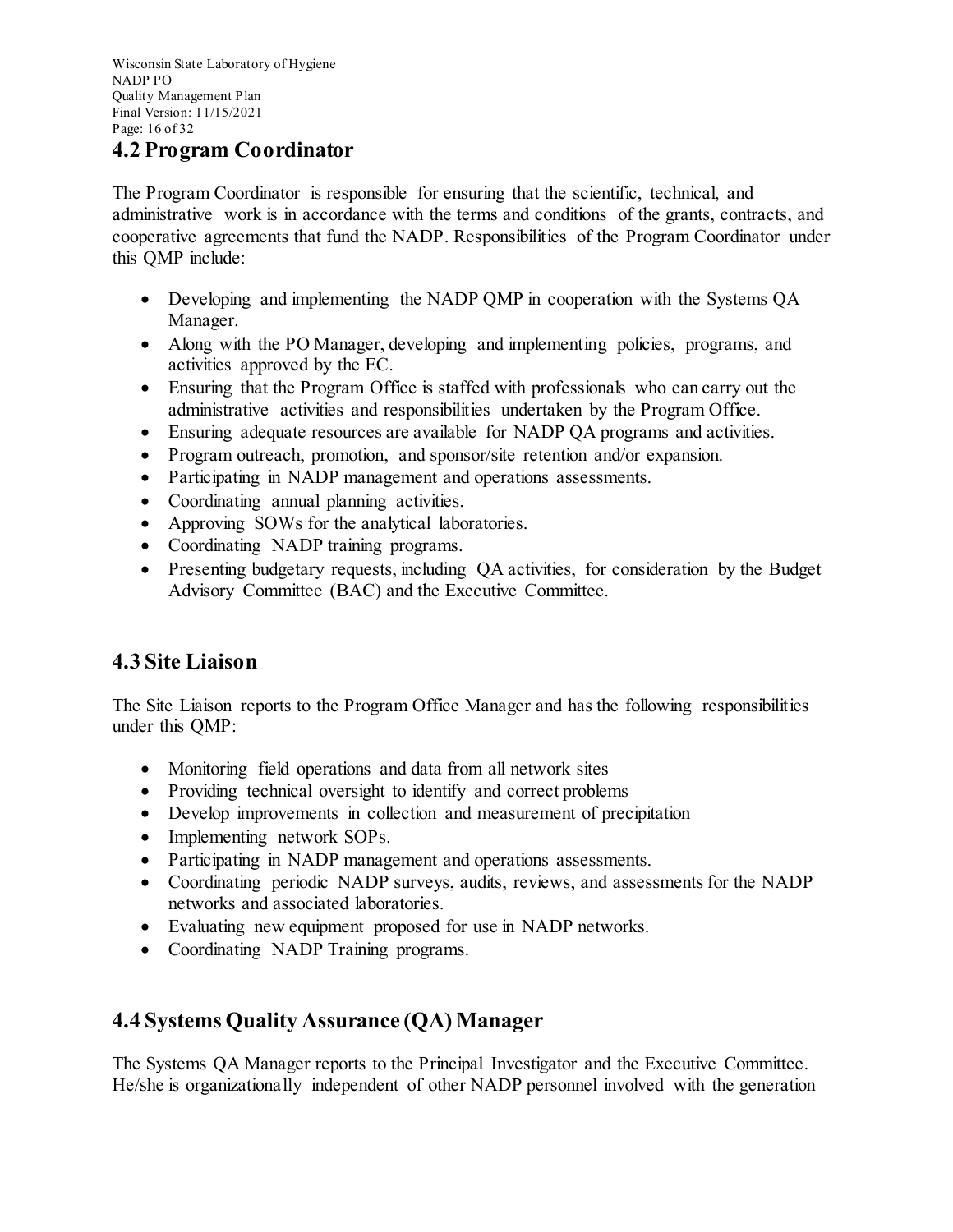Wisconsin State Laboratory of Hygiene NADP PO Quality Management Plan Final Version: 11/15/2021 Page: 17 of 32 and reporting of environmental data. The Systems QA Manager has the following responsibilities in implementing the NADP Quality Management System:

- Developing and implementing the NADP QMP in cooperation with the Program Coordinator, and with guidance from the Executive Committee and QAAG.
- Developing and implementing activity-specific QAPs for current and future NADP networks with guidance from the EC and the QAAG.
- Ensuring that QAPs and SOPs are developed and implemented by QA staff of the analytical laboratories.
- Work closely with the QAAG.
- Performing period assessments (including stress-testing) of the overall quality of NADP data-collection, management, and presentation processes.

# **4.5 Data and Information Manager**

The Data and Information Manager reports to the Program Office Manager. The Data and Information Manager has the following responsibilities relating the NADP Quality Management System:

- Developing and implementing the NADP Data Management SOPs.
- Developing and implementing automated and manual checks of data and data products before posting to the NADP website.
- Work closely with the DMAG.

# **4.6 Analytical Laboratory Quality Assurance (QA) Staff**

Each NADP affiliated analytical laboratory maintains QA staff. These individuals perform their QA roles effectively independent of personnel involved with the generation and reporting of environmental data. Laboratory QA staff report to the Manager of the analytical laboratory. The QA staff has the following responsibilities in implementing the NADP Quality System:

- Implementing the NADP QMP with guidance from the Systems QA Manager and the QAAG.
- Developing and implementing activity-specific QAPs for laboratory operations.
- Coordinating with the QAAG.
- Developing and approving SOPs for laboratory operations and QA activities.
- Participating in NADP management and operations assessments.
- Conducting regular internal audits.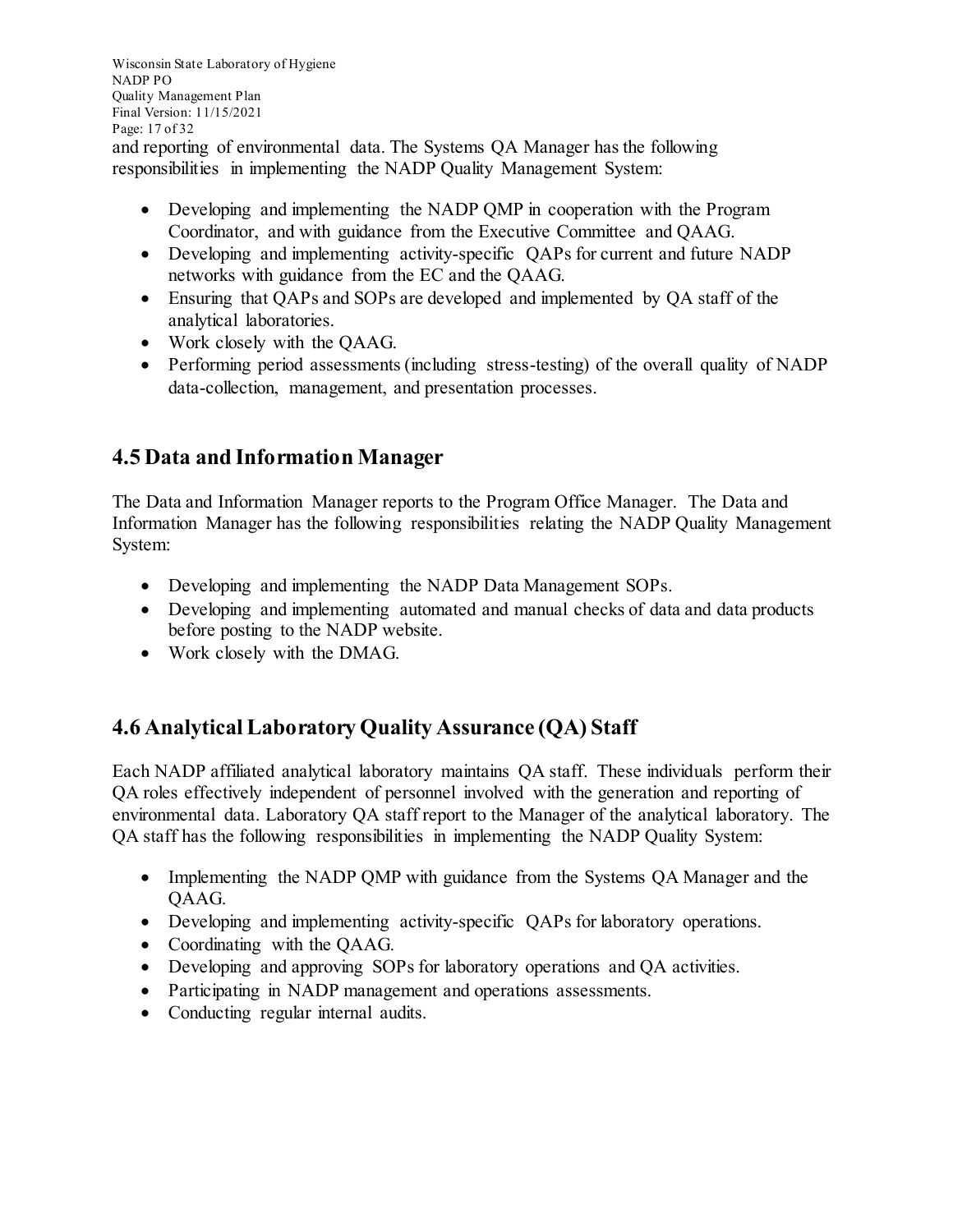# **4.7 Network Equipment Depot (NED)**

The Program Office maintains a supply of replacement parts through the Network Equipment Depot (NED). Replacement parts include but are not limited to: motorboxes, sensors, rain gage collection chambers, Androids, Bluetooth and WiFi adapters, lightning arrestors, power supplies, batteries, and other replaceable parts. Replacement parts are shipped to sites within 7 days of notification of need. Replaced parts are returned to the NED for repair.

Equipment repair and calibration are performed at the NED in accordance with relevant SOPs. Equipment is tested to ensure that it meets specifications as documented in network QAPs and SOPs.

## **5.0 Procurement of Items and Services**

Specifications for approved field equipment are documented in the network QAPs and relevant SOPs. Changes to equipment specifications or equipment types must be approved by the Executive Committee with recommendation by NOS. Supplies used for field operations must comply with specifications outlined in the field operations manuals. Supplies provided by the analytical laboratories for site use must meet specifications stated in the laboratory QAP and relevant SOPs. Contracted supplies, such as NTN bucket bags, must meet network quality requirements and acceptance from vendor may be subject to performance testing by the NADP laboratories.

Equipment repaired under outside contract must meet tolerance and performance criteria stated in the contract and comply with specifications documented in the network QAPs and SOPs. The NED tests and verifies vendor and subcontractor repairs to ensure that they meet NADP specifications.

Analytical laboratory services provided for the NADP must meet the specifications stated in the laboratory QAPs. The Program Coordinator reviews and approves the QAPs to ensure that changes to NADP policies and procedures are reflected. Laboratories must provide QC information to assess the quality of reported results for comparison to stated performance criteria. Supplies procured for laboratory NADP use must meet the specifications stated in the laboratory QAPs and SOPs.

Items and services procured by the Program Office must meet the specifications stated in the purchase request and be of acceptable quality to meet NADP objectives. For a new and/or replacement item to be approved for network use, its results must equal, or exceed, those of similar items already approved for network use. Results are evaluated in terms of detection limits, precision, and accuracy. Such items may include both field and laboratory equipment.

Items on bid should include adequate detail, including the quality and performance expectations of the acquired items. Certifications of calibration, performance, quality, and warranty information that accompany goods and services must be maintained in a secure location under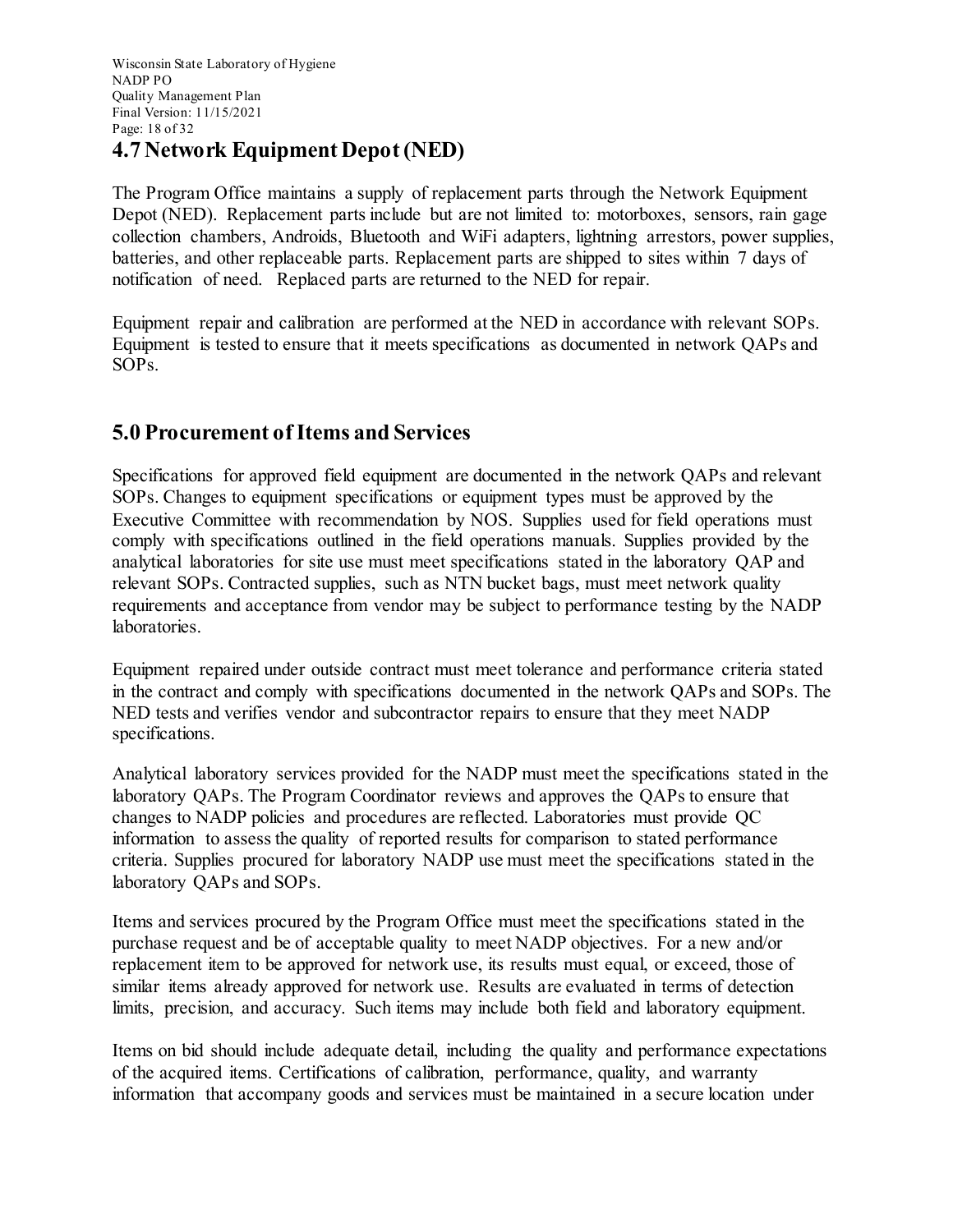Wisconsin State Laboratory of Hygiene NADP PO Quality Management Plan Final Version: 11/15/2021 Page: 19 of 32

the control of designated personnel. External laboratory services must provide adequate QC information (e.g., compliance with accreditation requirements, QAPs, QMPs, and SOPs) to assess the bias and precision of the reported results.

#### **6.0 Documentation and Records**

Accurate and complete documentation is an important resource for data users and a critical feature of a robust quality management system. Effective documentation enables the broad spectrum of data users to evaluate data suitability to purpose from NADP networks. This section considers required NADP documentation, its preparation, approval, and maintenance. Documentation may include both printed and digital material, including video.

All NADP network and associated laboratory operations must prepare and maintain documents specified in this document. A consistent format should be used to allow tracking of documents and records, including revisions. Version control is essential. Header information should appear on each page and should include the title of the document and its effective date. Page numbering should be used for multi-page documents. Table 3 lists the required documents, and the individuals responsible for preparing, maintaining, and reviewing the documents.

Documents and records at the Program Office and the analytical laboratories should be maintained in a secure location. When appropriate, temperature, light, static, and moisture control should be considered in order to ensure the integrity of the documents. Data records are backed up nightly through WSLH OIS services.

Metadata must accompany data archives. Metadata should include the data format, data fields with associated units, and other information intended to inform the data user about the nature of the data, their quality, and their use. These records must be stored permanently with document control (title, version number, dates, and page numbers). Program Office final validated data archives must be updated at least annually. A duplicate copy of the data archive must be stored in a secure, off-site location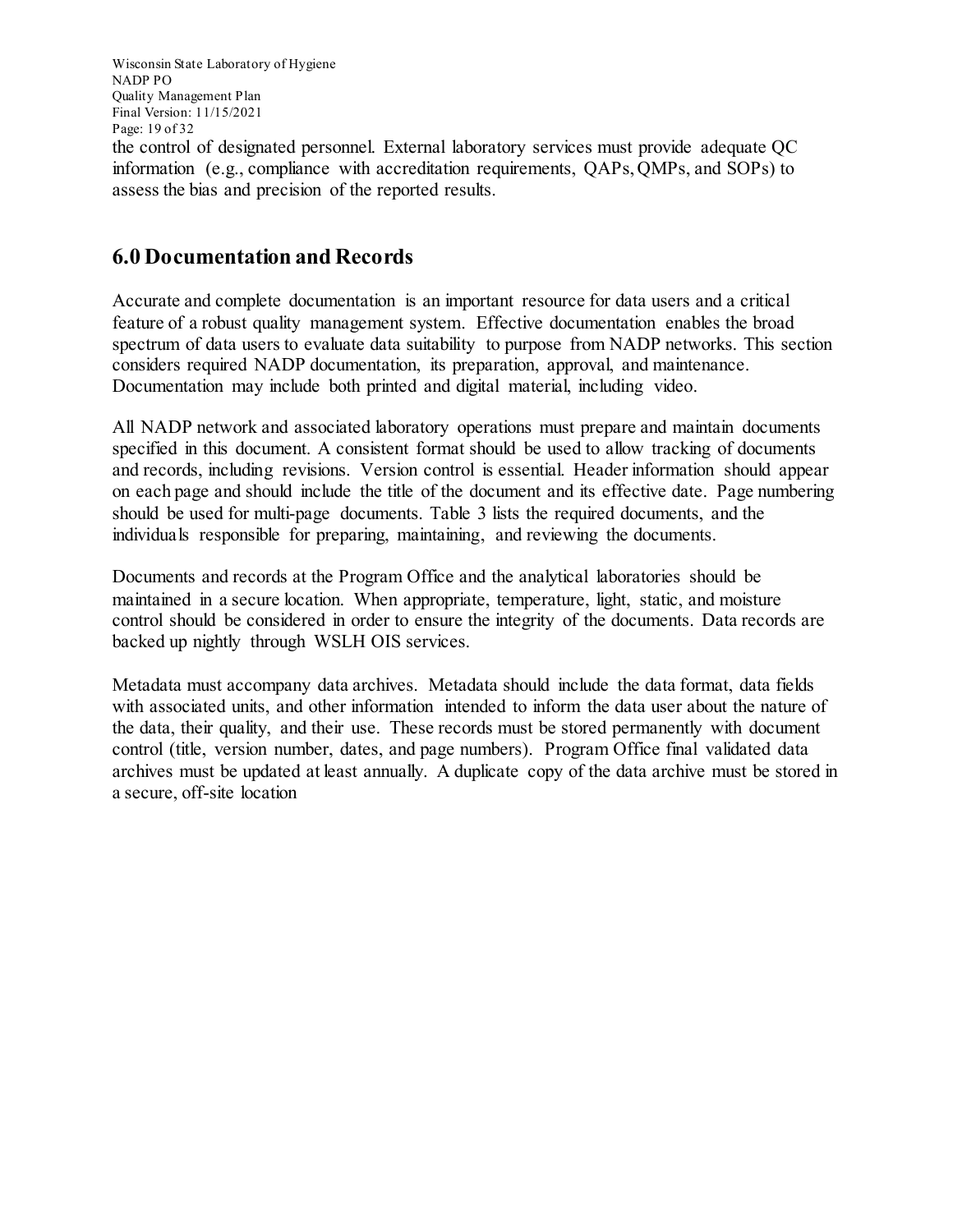Wisconsin State Laboratory of Hygiene NADP PO Quality Management Plan Final Version: 11/15/2021 Page: 20 of 32

#### **Table 3.** Management of NADP Documentation.

| <b>Activity</b>          | Governance<br><b>Handbook</b>                                                                   | QMP  | Network QAP                             | Data<br><b>Management</b><br>Plan                         | <i>External SOPs</i>                     | External QAPs                                    | <b>Laboratory QAP</b>                      | <b>Laboratory SOPs</b> |
|--------------------------|-------------------------------------------------------------------------------------------------|------|-----------------------------------------|-----------------------------------------------------------|------------------------------------------|--------------------------------------------------|--------------------------------------------|------------------------|
| <b>Responsibility</b>    | Systems QA Manager,<br>Program Coordinator                                                      |      | Data Manager,<br>Program<br>Coordinator | Network-specific<br>support staff                         | Contractor                               | Laboratory<br>Manager,<br>Laboratory QA<br>Staff | Laboratory<br>Manager,<br>Laboratory Staff |                        |
| <b>Approved By</b>       | EC                                                                                              | OAAG |                                         |                                                           | Funding Agency,<br>Systems OA<br>Manager | Systems OA<br>Manager,<br>Program<br>Coordinator | Laboratory OA<br>staff                     |                        |
| <b>Effective Date</b>    | effective from date of approval for a maximum period of five years, unless specified otherwise. |      |                                         |                                                           |                                          |                                                  |                                            |                        |
| <b>Revision Schedule</b> | review annually, update at least once every 3 years                                             |      |                                         |                                                           |                                          |                                                  |                                            |                        |
| <b>Distribution</b>      | NADP website                                                                                    |      |                                         |                                                           |                                          |                                                  |                                            |                        |
| <b>Retention Time</b>    |                                                                                                 |      |                                         | permanent, unless specified otherwise (at Program Office) |                                          |                                                  |                                            |                        |

*\** Operations manuals and training videos are considered SOPs.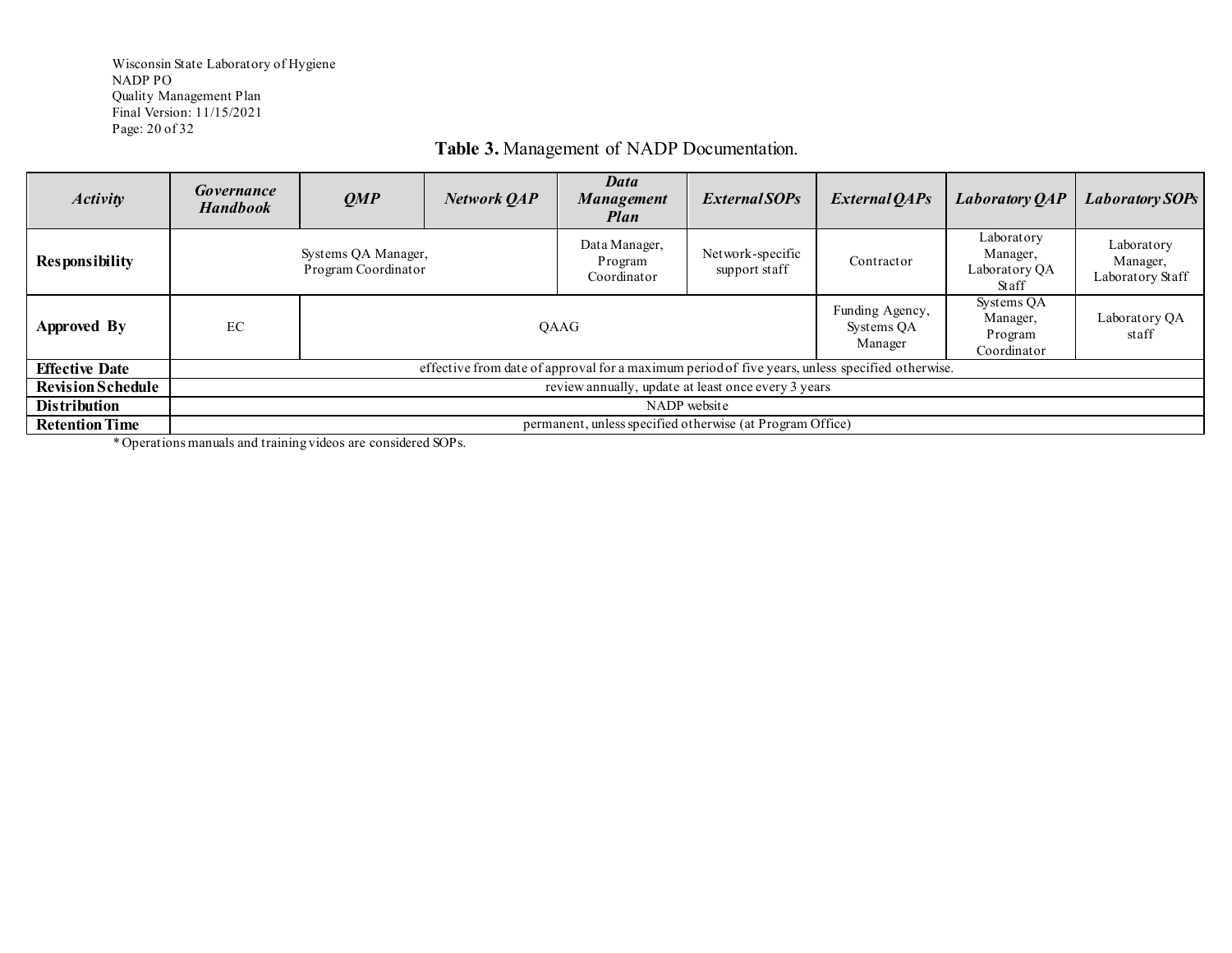Wisconsin State Laboratory of Hygiene NADP PO Quality Management Plan Final Version: 11/15/2021 Page: 21 of 32

## **7.0 Computer Hardware and Software**

Project deliverables and data quality management requirements must be considered when selecting computer hardware and software for use in the NADP. Table 4 considers the hardware and software requirements of the NADP Program Office, the associated laboratories, and the field locations. Each location has specific needs and requirements that must be addressed. Software includes design, data acquisition, data handling, data analysis, modeling, geographic information system scripts, and databases.

The Program Office follows the guidelines set out by the WSLH Office of Information Systems (OIS) which has numerous protocols in place to ensure the integrity, security, and reliability of the PO servers, workstations, and software.

| <b>Item</b> | <b>Location</b>         | <b>Selection Criteria</b>                                                                                                                                                                                                                                       | <b>Notes</b>                                                                                                                                                                                        |
|-------------|-------------------------|-----------------------------------------------------------------------------------------------------------------------------------------------------------------------------------------------------------------------------------------------------------------|-----------------------------------------------------------------------------------------------------------------------------------------------------------------------------------------------------|
|             | <b>Field Operations</b> | - meets specifications as<br>stated in the QAPs and SOPs                                                                                                                                                                                                        |                                                                                                                                                                                                     |
| Hardware    | Program Office          | - sufficient to meet data<br>deliverables<br>- support long-term data<br>storage<br>- compatible with existing or<br>proposed NADP hardware<br>- website and database<br>servers should meet current<br>industry norms for speed,<br>retrieval, and processing. | - at least weekly backup<br>- at least 3 backup media used in<br>rotation<br>- off-site storage of 1 set of<br>backup media<br>- off-site storage of data archive<br>updated at least once annually |
|             | Laboratory              | - meets specifications in the<br>laboratory QAP<br>- sufficient to meet data<br>deliverables                                                                                                                                                                    | - at least weekly backup<br>- at least 2 backup media used in<br>rotation<br>- off site storage of 1 set of<br>backup media                                                                         |
| Software    | <b>Field Operations</b> | - meets specifications as<br>stated in the QAPs and SOPs                                                                                                                                                                                                        | - documentation of formulae and                                                                                                                                                                     |
|             | Program Office          | - compatible with existing or<br>proposed NADP software<br>- sufficient to meet data<br>deliverables                                                                                                                                                            | algorithms for mathematical and<br>computational software required<br>- source code required if needed<br>to customize the software                                                                 |
|             | Laboratory              | - meets specifications in the<br>laboratory QAP<br>- sufficient to meet data<br>deliverables                                                                                                                                                                    | - specify round-off/truncation<br>protocols if commercial software<br>is to be used                                                                                                                 |

**Table 4.** NADP computer hardware and software requirements.

Internally developed software should contain adequate documentation clearly stating the purpose, program limitations, and applications for which the software was developed. The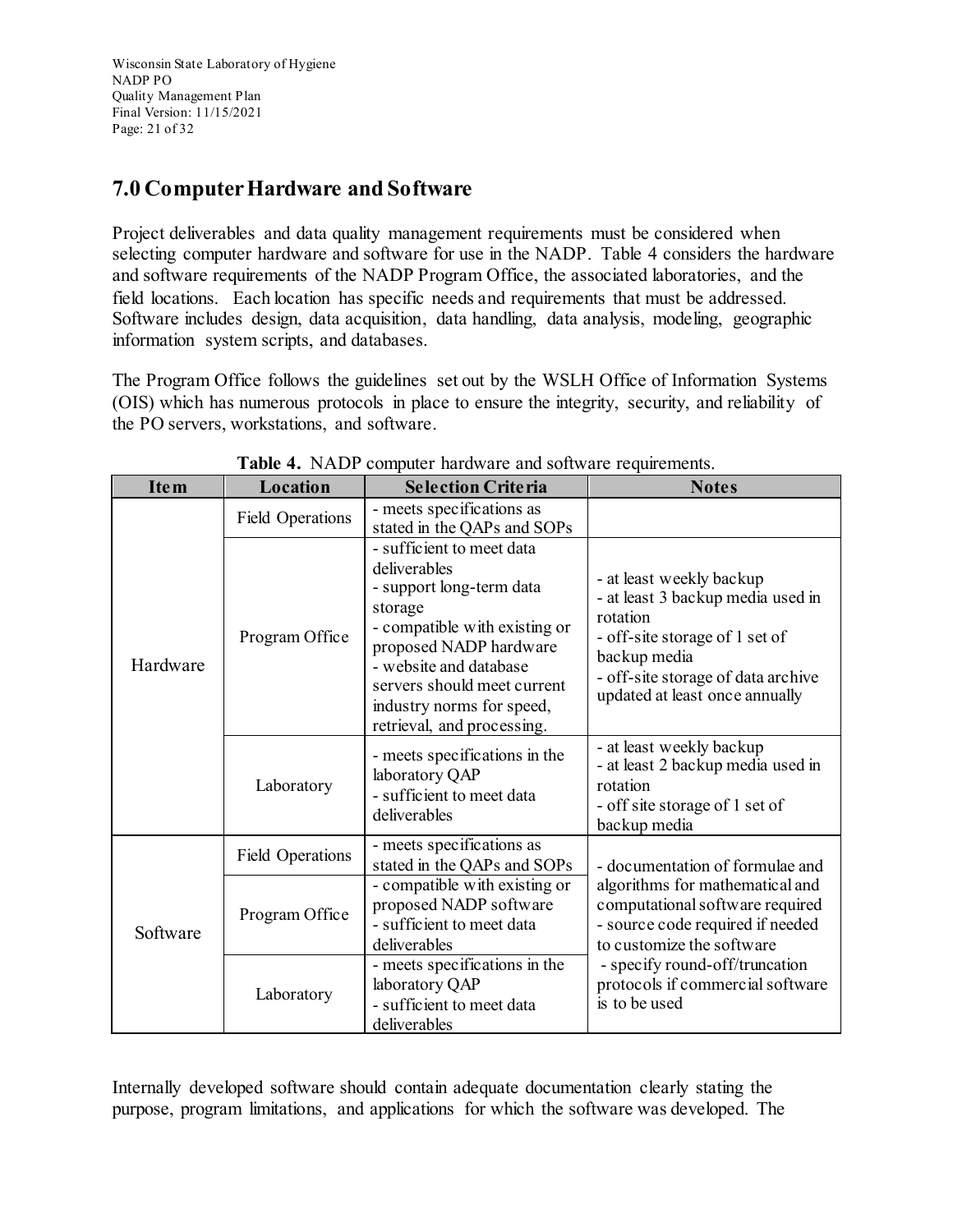Wisconsin State Laboratory of Hygiene NADP PO Quality Management Plan Final Version: 11/15/2021 Page: 22 of 32

author(s) of the software should be identified. Whenever practicable, a complete listing of the source code should be available to users. All mathematical algorithms used in the software should be described in a narrative description accompanying the source code. Prior to use, newly developed software should be tested rigorously using predetermined acceptance criteria. When feasible, test data sets and databases should be used to confirm the accuracy and reliability of the software prior to its routine use.

NADP data and associated reports are maintained in an on-line repository. Access to that site is not restricted. The site may be accessed at [http://nadp.slh.wisc.edu.](http://nadp.slh.wisc.edu/) DMAG approves data formats that are available on-line. These formats are compatible with industry standards. Data may be made available in an alternate format or via alternate means by special request.

Data integrity can be compromised during data entry, electronic capture from automated instruments, or when transferred between different data logging devices (e.g., datalogger, Android), different computers or databases. Written procedures for ensuring the accuracy and reliability of computerized data products should be described in individual QAPs. Data verification SOPs should be available which would explain these procedures in more detail. Data verification methods may include double entry, manual checking of a fixed percent of data, and computer-automated checking of the entire data record.

#### **8.0 Network Expansion**

When a site proposes to join an NADP network several steps must occur. This helps ensure continued integrity of the NADP, and that the mission of the NADP is preserved. Those steps are:

- 1. The Proposer reviews the *NADP Site Selection and Installation Manual* (NADP, 2019) to verify the appropriateness of the site based on NADP siting criteria.
- 2. The Proposer submits a completed *Site Information Worksheet* (SIW) to the Program Office requesting admission to a NADP network.
- 3. The Proposer submits a site sketch and photos of the proposed location to the Program Office.
- 4. The Site Liaison and Program Coordinator review the submitted documentation.
- 5. The Site Liaison works with Site Sponsor(s) and other site personnel to resolve any problems at the proposed site.
- 6. For cases where siting rules and guidelines cannot be met completely, supporting documentation is reviewed by the Program Coordinator, NOS Chair, and NOS Vice Chair, and Systems QA Manager for possible inclusion in the network with exception. Note, an exception is not an exemption. Depending on the situation, data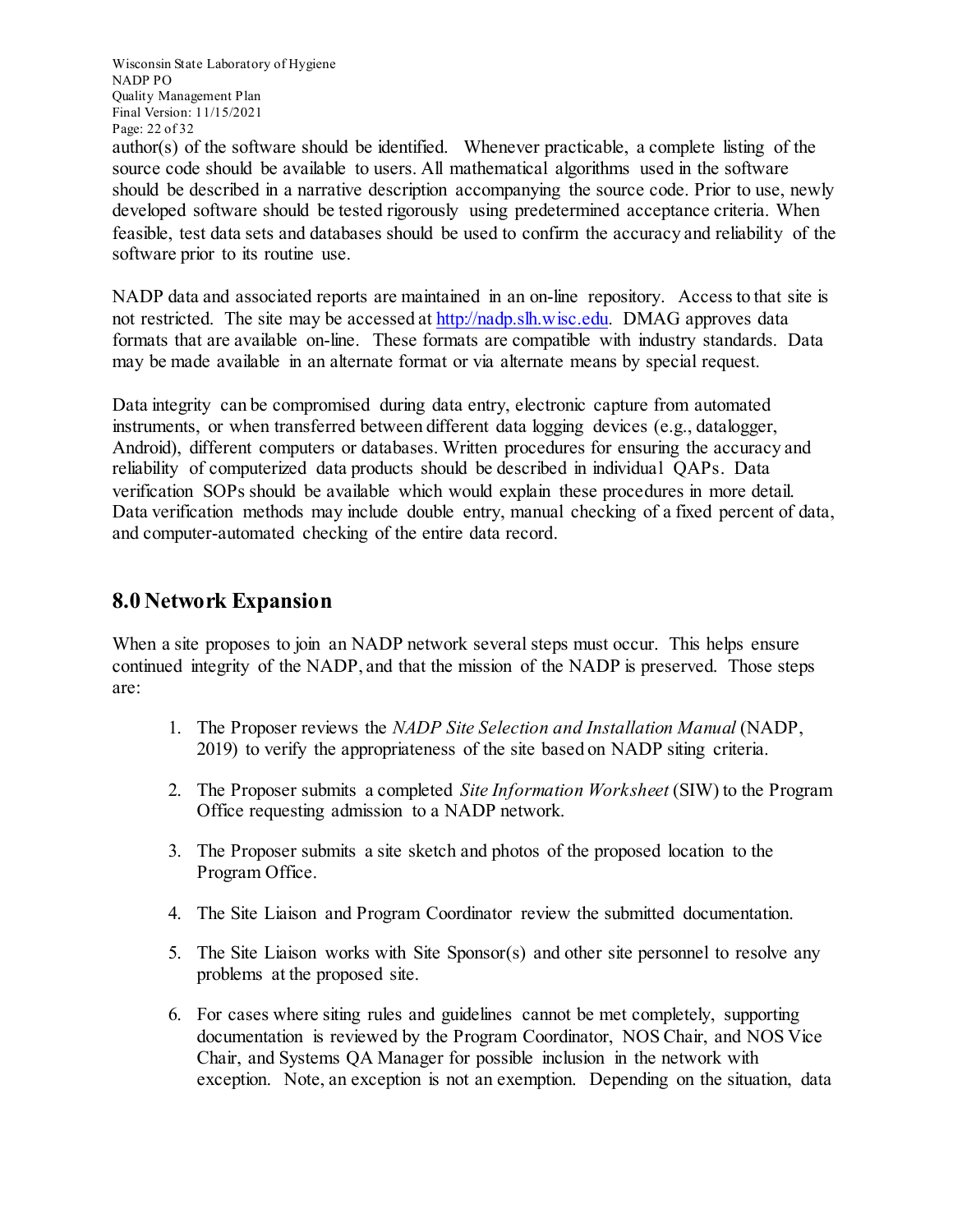collected from the site may be qualified and/or censored from selected reports and products.

- 7. Once a decision is made, the Site Liaison notifies Site Sponsors and other site personnel of approval or rejection. When a site is approved, the Site Liaison requests that the site be sent start-up supplies from the network's analytical laboratory.
- 8. The Program Coordinator will ensure that appropriate agreements are in place for site sponsorship by working with the WSLH contracts office.
- 9. The Site Liaison enters site information into the site information database and creates an archive for all relevant documentation from the site.
- 10. Site information is posted on the NADP website.

## **9.0 New Networks and Special Studies**

Proposals for new NADP initiatives must address, at a minimum, the items outlined in the document *Guide for New NADP Initiatives*. This document is available from the NADP website. Proposals are submitted to the NADP EC via the Program Office. A document outlining DQIs and required QA activities must be submitted to the QAAG before the network/initiative begins operation.

Periodically, the NADP conducts special studies to evaluate new methods, new equipment, or to evaluate existing protocols. Compliance with the NADP QMS is recommended but not required for special studies. As such, QA documentation and QC implementation may differ from that required for the primary NADP networks. Special studies conducted under the auspices of the NADP will not compromise the QMS for the NADP or any other network at a participating site.

#### **10.0 Deliverables and Schedules**

Table 5 lists the deliverables, the responsible agency, and the schedule for those items. The Program Office is responsible for the quality and timeliness of all deliverables, regardless of their origin.

#### **11.0 Quality Improvement**

The QAAG is responsible for overseeing and ensuring continued quality improvement in the NADP. The QAAG takes the lead in working with data users to define DQOs. Assessment programs ensure that DQOs are achieved and meet the needs of data users. NADP Subcommittees advise the QAAG.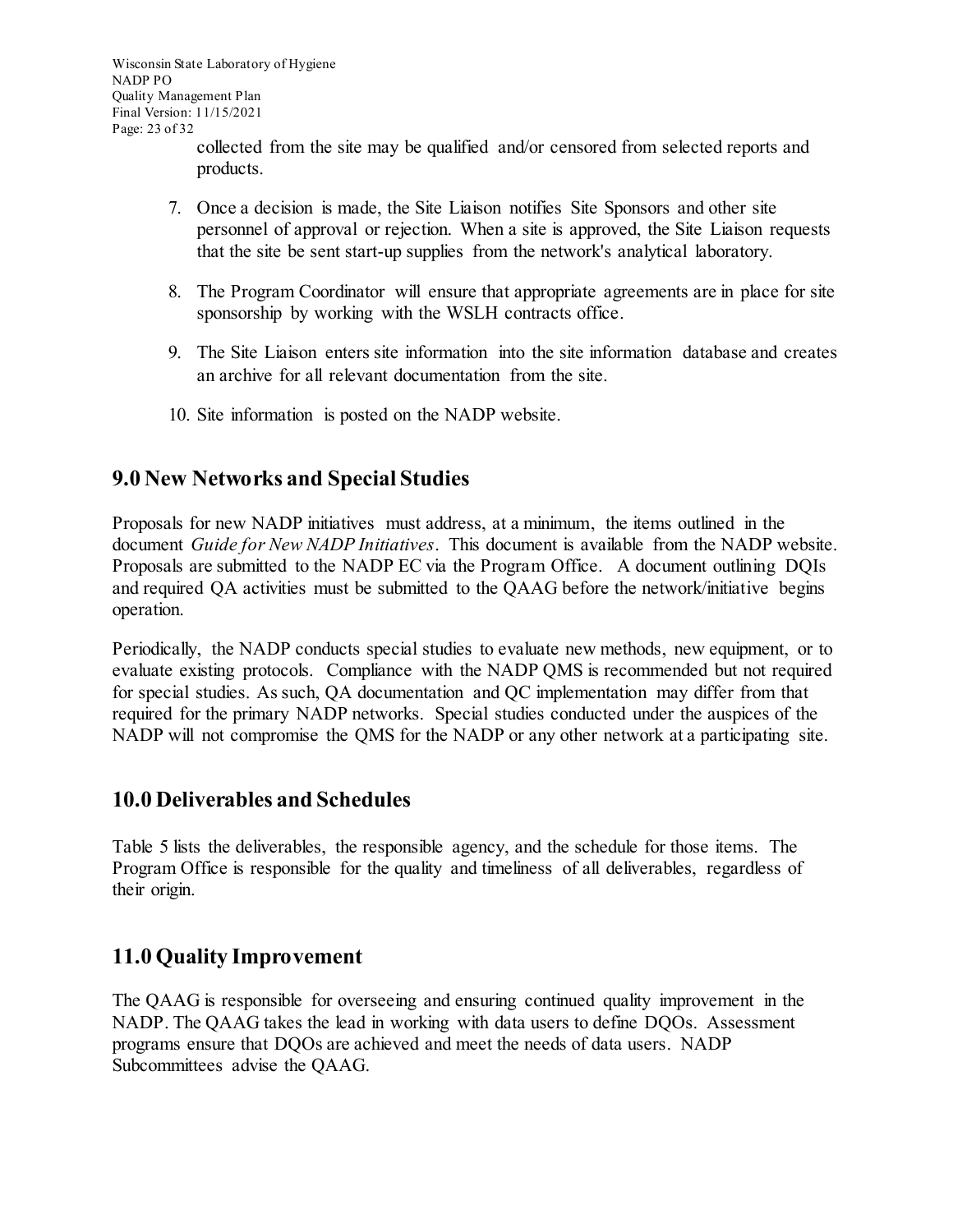Wisconsin State Laboratory of Hygiene NADP PO Quality Management Plan Final Version: 11/15/2021 Page: 24 of 32

Quality improvement programs focus both on field and laboratory operations. All individuals involved in NADP activities should seek continued quality improvement of the DQIs. Prompt identification of problems is essential. Once the nature and extent of a problem has been determined, corrective measures may be implemented.

The structure of the NADP promotes the free exchange of information. All individuals are encouraged to participate in efforts to improve the networks and enhance the scientific relevance of the NADP.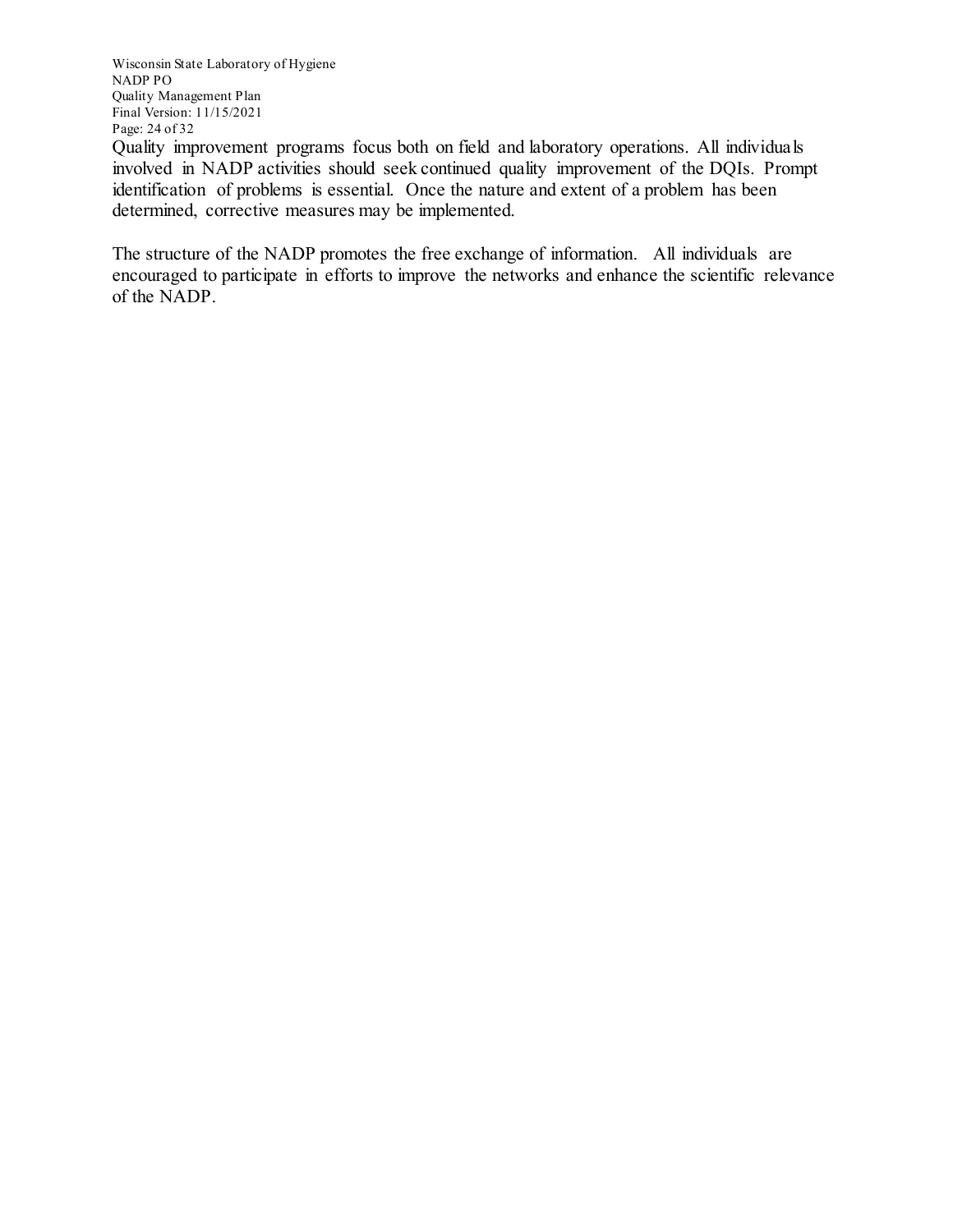Wisconsin State Laboratory of Hygiene NADP PO Quality Management Plan Final Version: 11/15/2021 Page: 25 of 32

| <b>Deliverable</b>                                                                                                                 | <b>Action</b>                                                                                                                   | <b>Responsible Party</b> | <b>Schedule</b>                                                     |
|------------------------------------------------------------------------------------------------------------------------------------|---------------------------------------------------------------------------------------------------------------------------------|--------------------------|---------------------------------------------------------------------|
| Field supplies for<br>sample collection                                                                                            | Notify Program Office, only<br>when there is a problem                                                                          | Analytical Laboratory    | Sufficient for uninterrupted<br>operation                           |
| Validated data,<br>including data<br>corrections                                                                                   | Submit to Program Office                                                                                                        | Analytical Laboratory    | 90 days from collection                                             |
| Laboratory report                                                                                                                  | Oral report to the NADP<br>Subcommittees                                                                                        | Analytical Laboratory    | At bi-annual NADP<br>Subcommittee meetings                          |
| QA Report and<br>revisions                                                                                                         | Submit to ProgramOffice for<br>review                                                                                           | Analytical Laboratory    | Final version by 01<br>October for previous<br>calendar year's data |
| QAP and revisions                                                                                                                  | Submit to ProgramOffice for<br>review and approval                                                                              | Analytical Laboratory    | At least once every 3 years                                         |
| SOPs and revisions                                                                                                                 | Submit to Program Office Upon<br>request                                                                                        | Analytical Laboratory    | Annual review by QA staff<br>and review during external<br>audit    |
| Data submittal<br>memos (including:<br>site problems,<br>equipment and<br>personnel changes,<br>site closures, site<br>relocation) | Submit to Program Office                                                                                                        | Analytical Laboratory    | Monthly                                                             |
| Validated data                                                                                                                     | Post to NADP website                                                                                                            | ProgramOffice            | 30 days from receipt by<br>P <sub>O</sub>                           |
| Data summary                                                                                                                       | NADP data summary report to<br>data users, may include is opleth<br>maps for concentration and<br>deposition, and other figures | ProgramOffice            | Annual, by 01 October for<br>previous calendar year's<br>data       |
| ProgramOffice<br>Report                                                                                                            | Oral reports to the NADP<br>Subcommittees and EC                                                                                | ProgramOffice            | Oral reports at bi-annual<br>NADP meetings                          |
| <b>SAES</b> Report                                                                                                                 | Written report to the SAES<br>Regional Research Committees<br>and National Information<br>Management and Support<br>System      | ProgramOffice            | Annual, end of federal<br>fiscalyear                                |
| <b>USDA</b> Report                                                                                                                 | Written report to the USDA<br>Current Research Information<br>System                                                            | ProgramOffice            | Annual, end of federal<br>fiscalyear                                |
| QAP                                                                                                                                | Submit to QAAG for review<br>and approval                                                                                       | ProgramOffice            | At least once every 3 years                                         |
| QMP                                                                                                                                | Submit to QAAG for review<br>and approval                                                                                       | ProgramOffice            | At least once every 3 years                                         |
| Governance<br>Handbook                                                                                                             | Submit to NADP<br>Subcommittees and EC for<br>approval                                                                          | ProgramOffice            | At least once every 3 years                                         |

#### **Table 5.** NADP deliverables and schedules.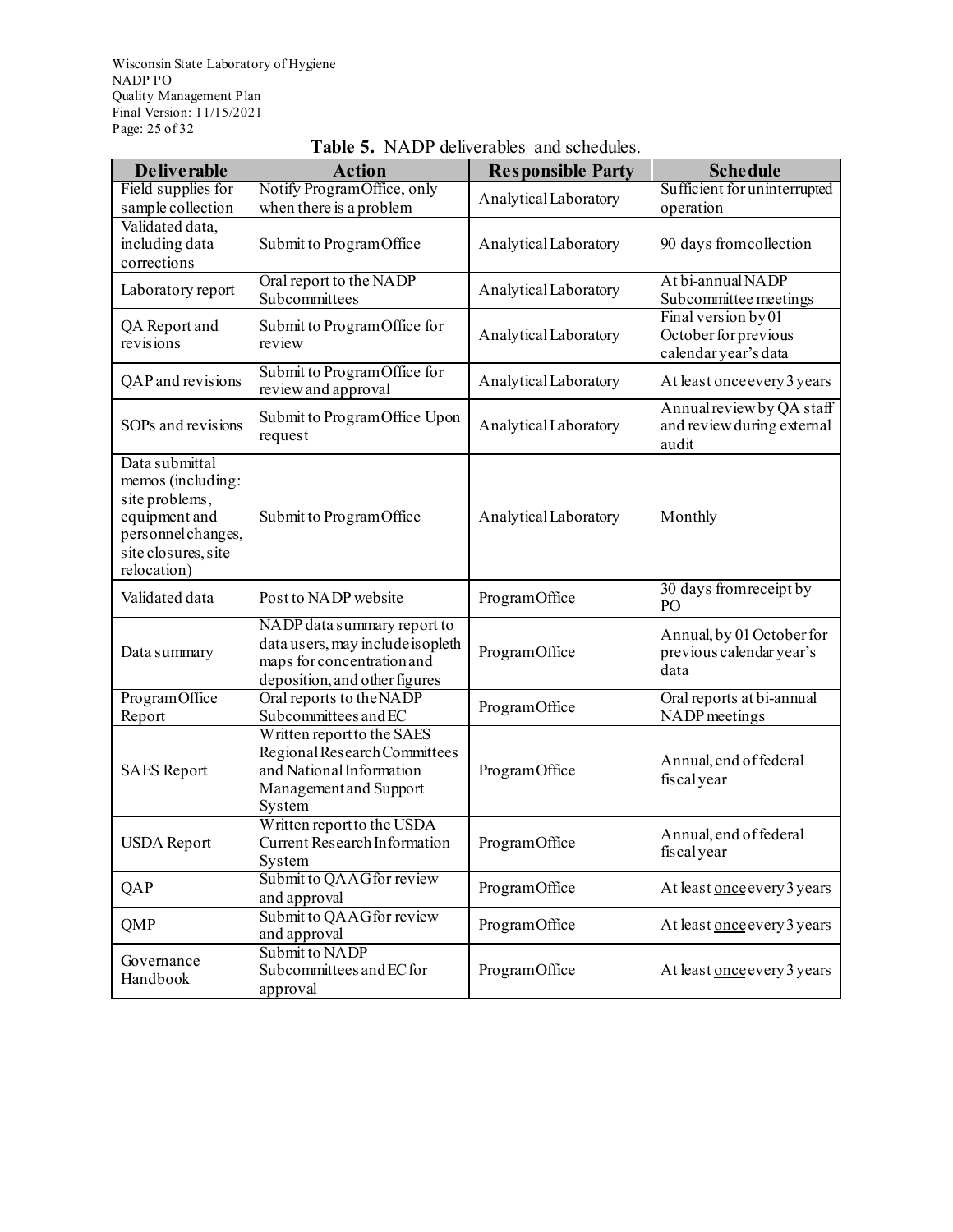Wisconsin State Laboratory of Hygiene NADP PO Quality Management Plan Final Version: 11/15/2021 Page: 26 of 32

# **Appendix A: Terms**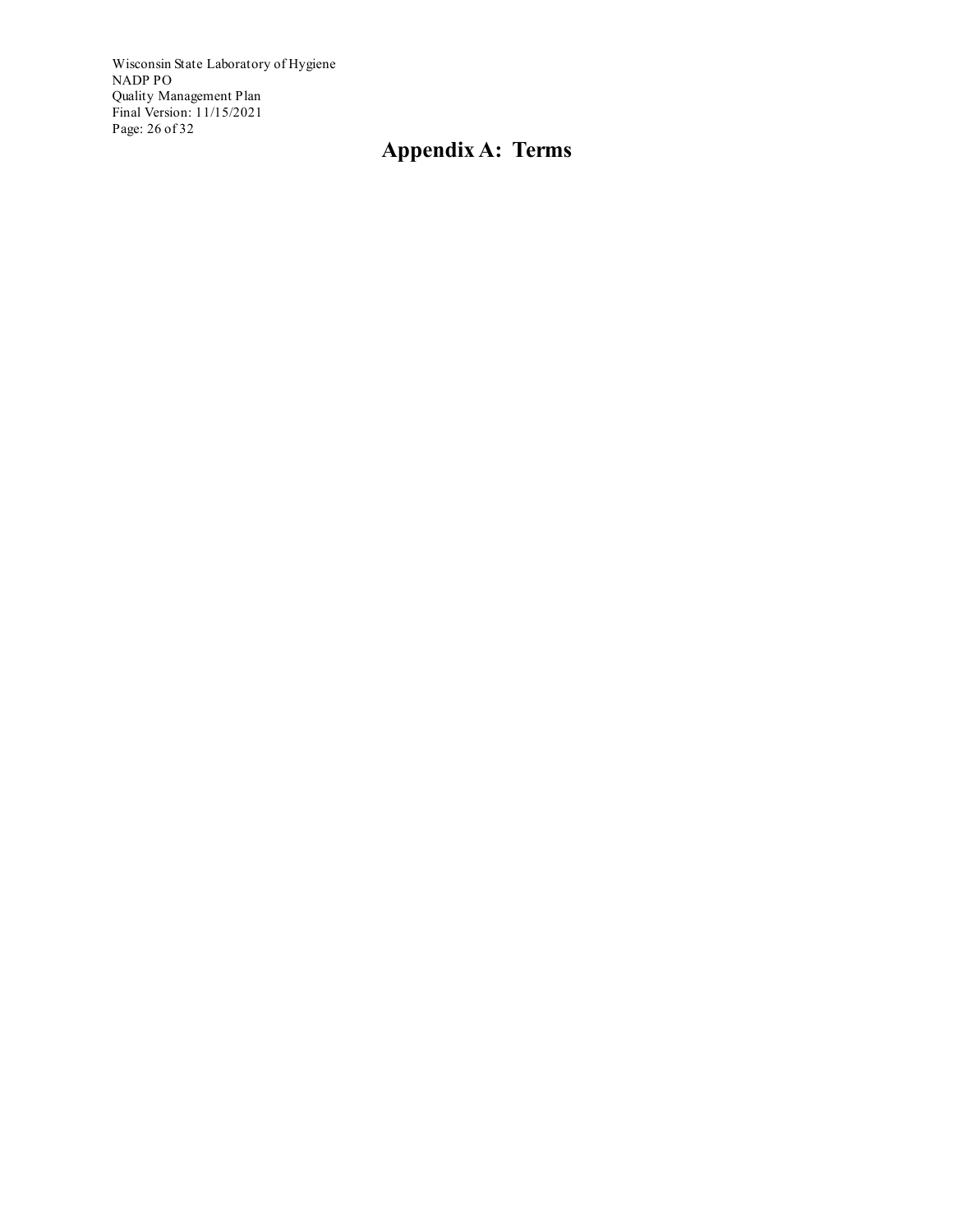Wisconsin State Laboratory of Hygiene NADP PO Quality Management Plan Final Version: 11/15/2021 Page: 27 of 32 **Accuracy** – the closeness of agreement between the result of a measurement and its true value.

**Acidic compound** – a chemical compound capable of transferring a hydrogen ion in solution.

**Acidic precipitation** – precipitation with **pH** below approximately 5.0.

- **ANSI/ASQC E4-1994** American National Standards Institute/American Society for Quality Control - "Specifications and Guidelines for Quality Systems for Environmental Data Collection and Environmental Technology Programs."
- **Assessment**  the evaluation process to measure the performance or effectiveness of a system and its elements; this all-inclusive term denotes evaluations, audits, or reviews.
- **Atmospheric deposition** removal of solid, aqueous, or gaseous materials from the atmosphere via fallout or precipitation.
- **Audit** a systematic and independent examination to determine whether practices comply with documented **QAPs** and **SOPs**, and that these practices are implemented effectively and are suitable to achieve stated objectives.
- **Base cations** chemical compounds capable of accepting a hydrogen ion in solution; for the purposes of the NADP, compounds of calcium, magnesium, potassium, and sodium.
- **Bias**  systematic or persistent distortion of a measurement process that causes errors in one direction**.**
- **Comparability** a measure of the confidence with which one data set can be compared to another.
- **Completeness** a measure of the amount of valid data obtained from a measurement system compared to the amount that was possible given that **SOPs** are followed.
- **Conductance –** a measure of a solution's capacity to conduct an electrical charge
- **Data quality assessment** scientific and statistical evaluations of validated data to determine if they are of the right type, quality, and quantity to support their intended use.
- **Data Quality Indicator (DQI)** quantitative statistics and qualitative descriptors used to interpret the degree of acceptability or utility of data to the user: principally **bias**/**accuracy**, **precision**, **comparability**, **completeness**, and **representativeness**.
- **Data Quality Objective (DQO)** qualitative and quantitative statements that specify the technical characteristics of data that are required to support the intended purposes and uses of the data. May include tolerances on the **Data Quality Indicators.**
- **Deposition** see **atmospheric deposition**.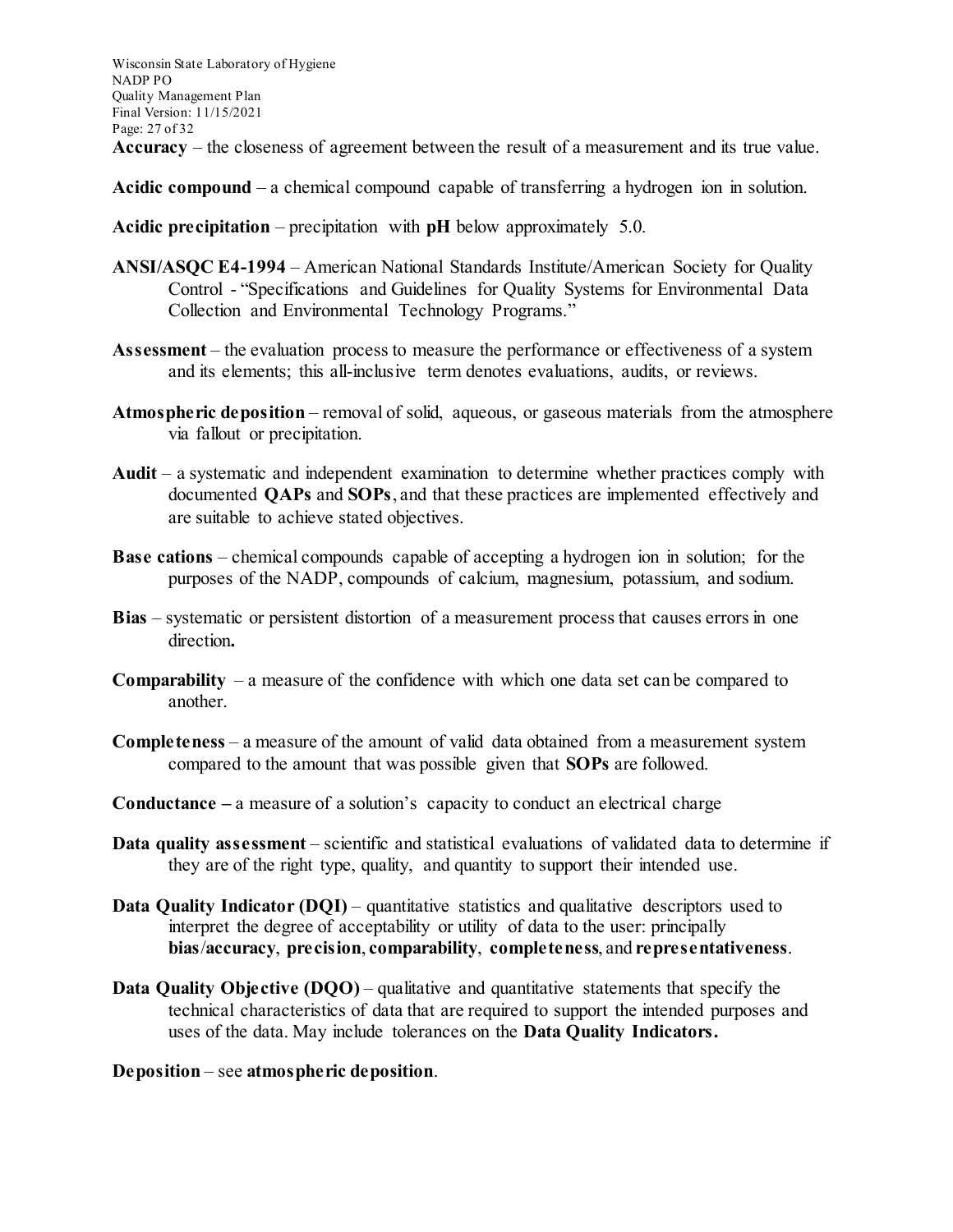Wisconsin State Laboratory of Hygiene NADP PO Quality Management Plan Final Version: 11/15/2021 Page: 28 of 32 **Ecoregion** – a regional classification based on climate and terrain; defined by Robert G. Bailey, **USDA**.

**Emissions** – release of pollutants from natural and human sources.

- **Environmental data**  any measurements or information that describe environmental processes, location, or conditions; ecological or health effects and consequences; or the performance of environmental technology. Environmental data include information collected directly from measurements, produced from models, and compiled from other sources such as databases or the literature.
- **Free acidity** free hydrogen ions in solution not bound in other chemical compounds.
- **Metadata** data and other information about another related data set (e.g., instrument maintenance logs as metadata for direct instrument readings).
- **Nutrient** chemical compounds that enhance the growth of organisms.
- **Peer review**  a critical review of a specific scientific and/or technical product to corroborate scientific defensibility, which may include an in-depth assessment of assumptions, calculations, extrapolations, alternative interpretations, methodology, acceptance criteria, and conclusions pertaining to the specific scientific and/or technical products and of the supporting documentation.
- **Performance evaluation** a quantitative test to determine whether a measurement system can obtain results that meet tolerance limits.
- **pH** a measure of free hydrogen ion in solution on a logarithmic scale.
- **Precipitation** water that falls from the atmosphere, generally snow, rain, and ice, but not fog.
- **Precipitation chemistry** chemical changes occurring in a liquid state in the atmosphere.
- **Precision** a measure of mutual agreement among individual measurements of the same property, usually under prescribed similar conditions, expressed generally in terms of the standard deviation.
- **Quality Assurance (QA)** an integrated system of management activities involving planning, implementation, documentation, assessment, reporting, and quality improvement to ensure that a process, item, or service is of the necessary type and quality expected by the client; generally implemented after an activity has occurred.
- **Quality Assurance Plan (QAP)**  a formal document describing in comprehensive detail the necessary QA, QC, and other technical activities that must be implemented to ensure that the results of the work performed will satisfy stated performance criteria.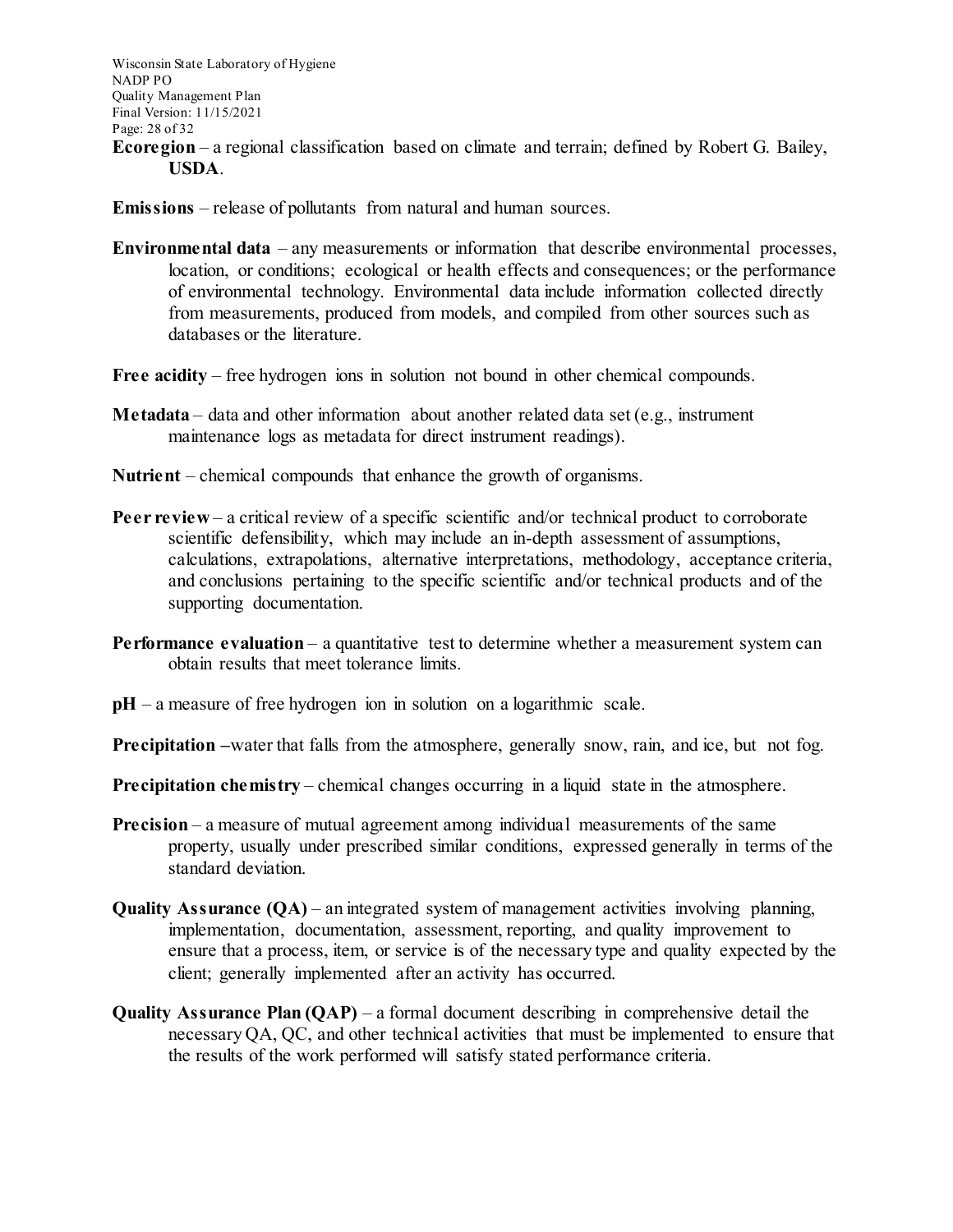Wisconsin State Laboratory of Hygiene NADP PO Quality Management Plan Final Version: 11/15/2021 Page: 29 of 32

- **Quality Control (OC)** the overall system of technical activities to measure the attributes and performance of a process, item, or service against defined standards to verify that they meet the stated requirements established by the customer; operational techniques and activities that are used to fulfill requirements for quality; generally implemented while activities are being performed.
- **Quality improvement**  a management program to improve the quality of operations using a formal mechanism to encourage worker recommendations, timely management evaluation, and feedback or implementation.
- **Quality Management Plan (QMP)** a document that describes the quality system in terms of the organizational structure, functional responsibilities of management and staff, lines of authority, and required interfaces for those planning, implementing, and assessing all activities conducted.
- **Quality Management System (QMS)**  the overall management system of the organization that determines and implements the quality policy. Includes strategic planning, allocation of resources, and other systematic activities (e.g., planning, implementation, documentation, and assessment) pertaining to the quality system.
- **Receptor** location where pollutants are deposited or ingested.
- **Record**  a completed document that provides objective evidence of an item or process. Records may include photographs, drawings, magnetic tape, and other data recording media.
- **Representativeness** a measure of the degree to which data accurately and precisely represent the characteristic of a population, parameter variations at a sampling point, a process condition, or an environmental condition.
- **Specifications**  a document stating requirements and that refers to or includes drawings or other relevant documents. They should indicate the means and criteria for determining conformance.
- **Standard Operating Procedure (SOP)** a written document that details the method for an operation, analysis, or action with thoroughly prescribed techniques and steps. The officially approved method for performing certain routine or repetitive tasks.
- **Statement of Work (SOW)** a written document detailing the procedures and deliverables required to meet contract obligations.
- Wet deposition removal of solid, aqueous, and gaseous materials from the atmosphere via precipitation.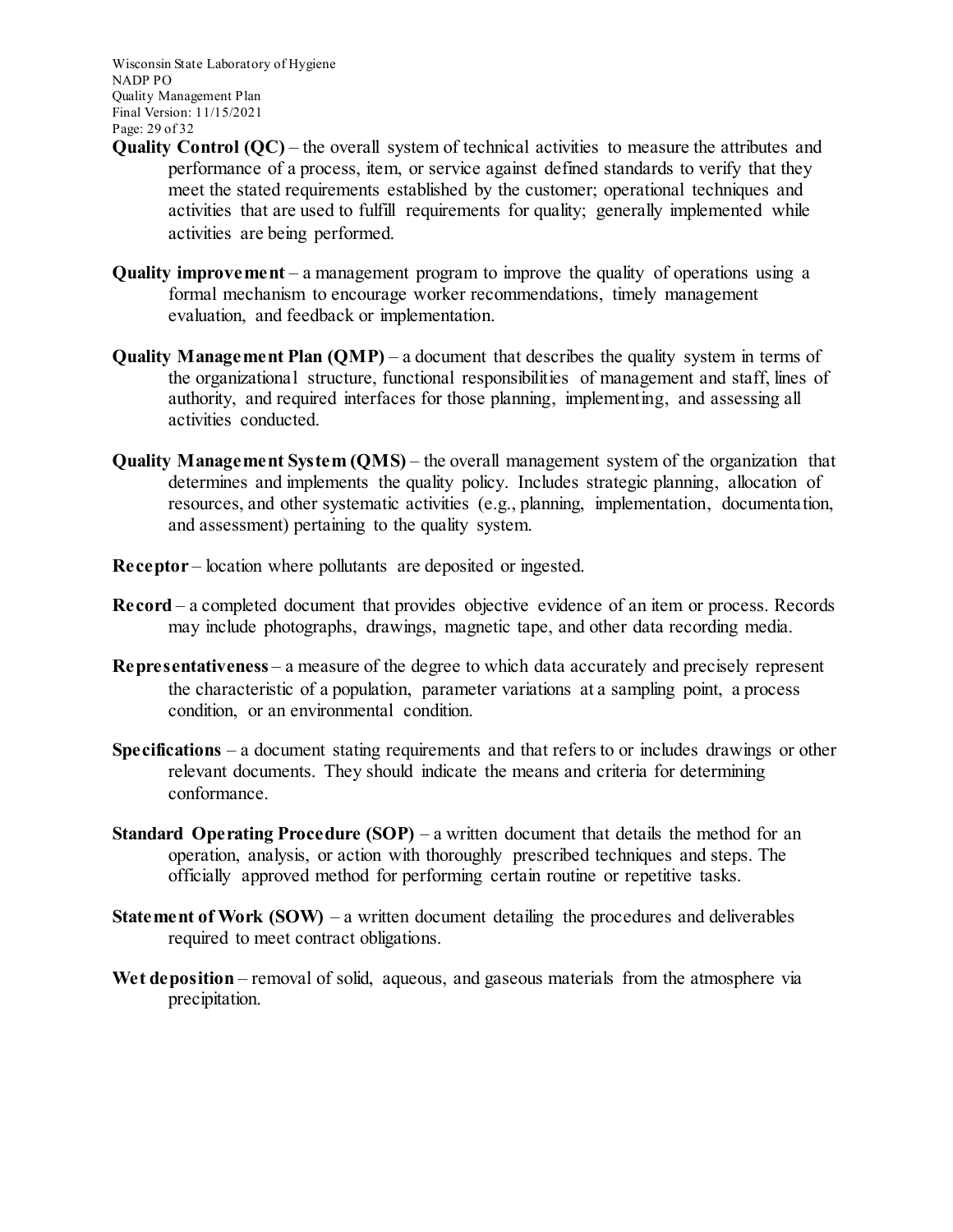Wisconsin State Laboratory of Hygiene NADP PO Quality Management Plan Final Version: 11/15/2021 Page: 30 of 32

# **Appendix B: References**